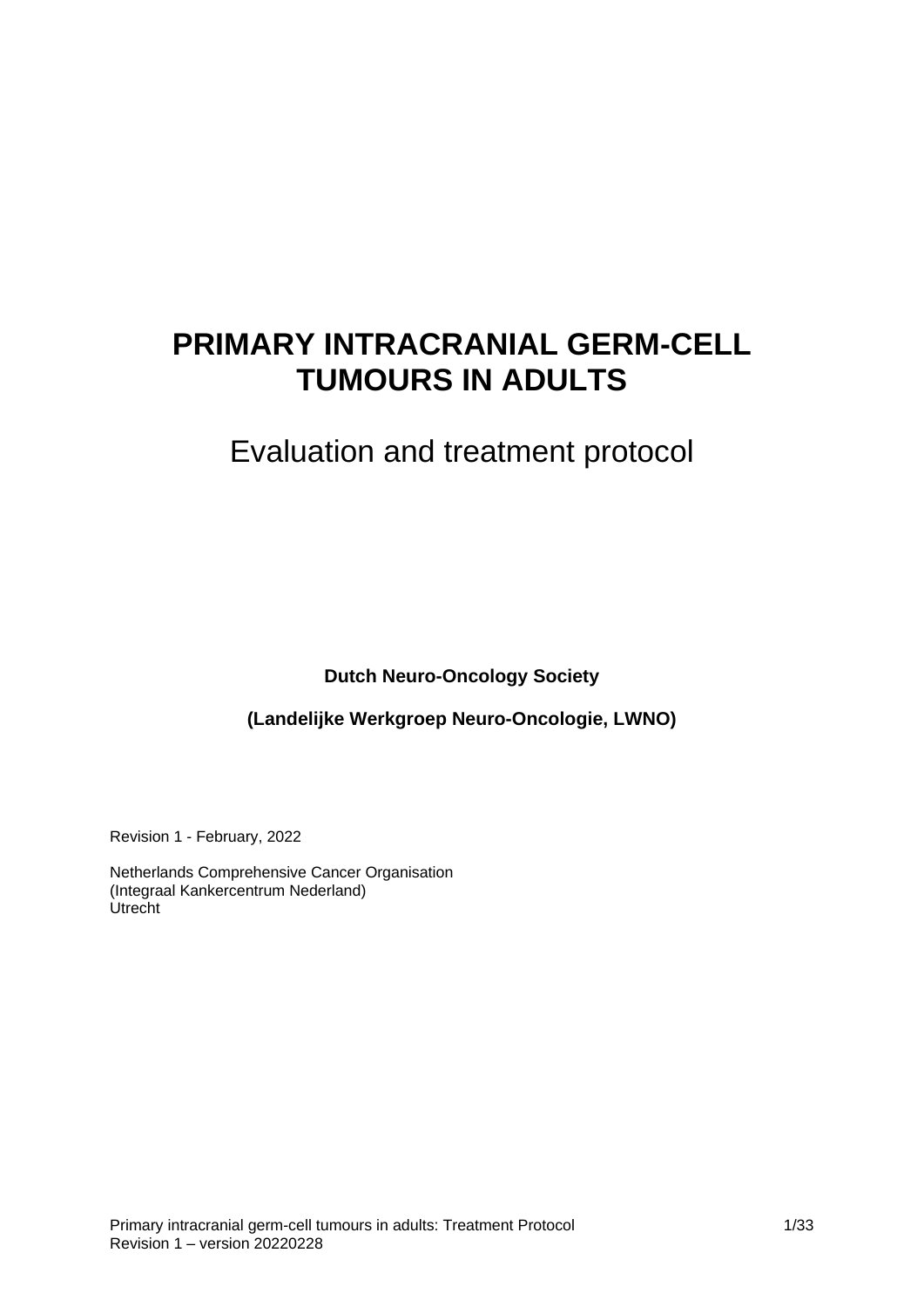## <span id="page-1-0"></span>**1 Working group**

Chairman

- J.E.C. Bromberg, MD, PhD, neurologist, Erasmus MC, Rotterdam, [j.bromberg@erasmusmc.nl](mailto:j.bromberg@erasmusmc.nl) 

Working group members

- J.M.M. Gijtenbeek, MD, PhD, neurologist, Radboud UMC, Nijmegen, [j.gijtenbeek@neuro.umcn.nl](mailto:j.gijtenbeek@neuro.umcn.nl)
- E. Kurt, MD, neurosurgeon, Radboud UMC, Nijmegen, [Erkan.Kurt@radboudumc.nl](mailto:Erkan.Kurt@radboudumc.nl)
- M.E. van Linde, MD, medical oncologist, Amsterdam UMC, Amsterdam, m.vanlinde@amsterdamumc.nl
- C. van Rij, MD, radiation oncologist, Erasmus MC, Rotterdam, [c.vanrij@erasmusmc.nl](mailto:c.vanrij@erasmusmc.nl)
- C.C.D. van der Rijt, MD, PhD, medical oncologist, Erasmus MC, Rotterdam, [c.vanderrijt@erasmusmc.nl](mailto:c.vanderrijt@erasmusmc.nl)
- A.T. Swaak-Kragten, MD, radiation oncologist Erasmus MC, Rotterdam, [a.swaak@erasmusmc.nl](mailto:a.swaak@erasmusmc.nl)
- W. Taal, MD, PhD, neurologist, Erasmus MC, Rotterdam, [w.taal@erasmusmc.nl](mailto:w.taal@erasmusmc.nl)
- F. de Vos, MD, PhD, medical oncologist, UMC Utrecht, Utrecht, [f.devos@umcutrecht.nl](mailto:f.devos@umcutrecht.nl)
- M. Wagemakers, MD, PhD, neurosurgeon, UMC Groningen, [m.wagemakers@umcg.nl](mailto:m.wagemakers@umcg.nl)
- H.L. van der Weide, MD, radiation oncologist UMC Groningen, [h.l.van.der.weide@umcg.nl](mailto:h.l.van.der.weide@umcg.nl)
- P. Wesseling, MD, PhD, neuropathologist, Amsterdam UMC, Amsterdam, [p.wesseling@amsterdamumc.nl](mailto:p.wesseling@amsterdamumc.nl)

Secretary and contact person

- T.T.M. Bluemink-Holkenborg, secretary, Netherlands Comprehensive Cancer Organisation, Utrecht, [lwno@iknl.nl](mailto:lwno@iknl.nl)

Advisor (cancer registry)

- V.K.Y. Ho, MSc, epidemiologist, Netherlands Cancer Registry, Netherlands Comprehensive Cancer Organisation, Utrecht, [v.ho@iknl.nl](mailto:v.ho@iknl.nl)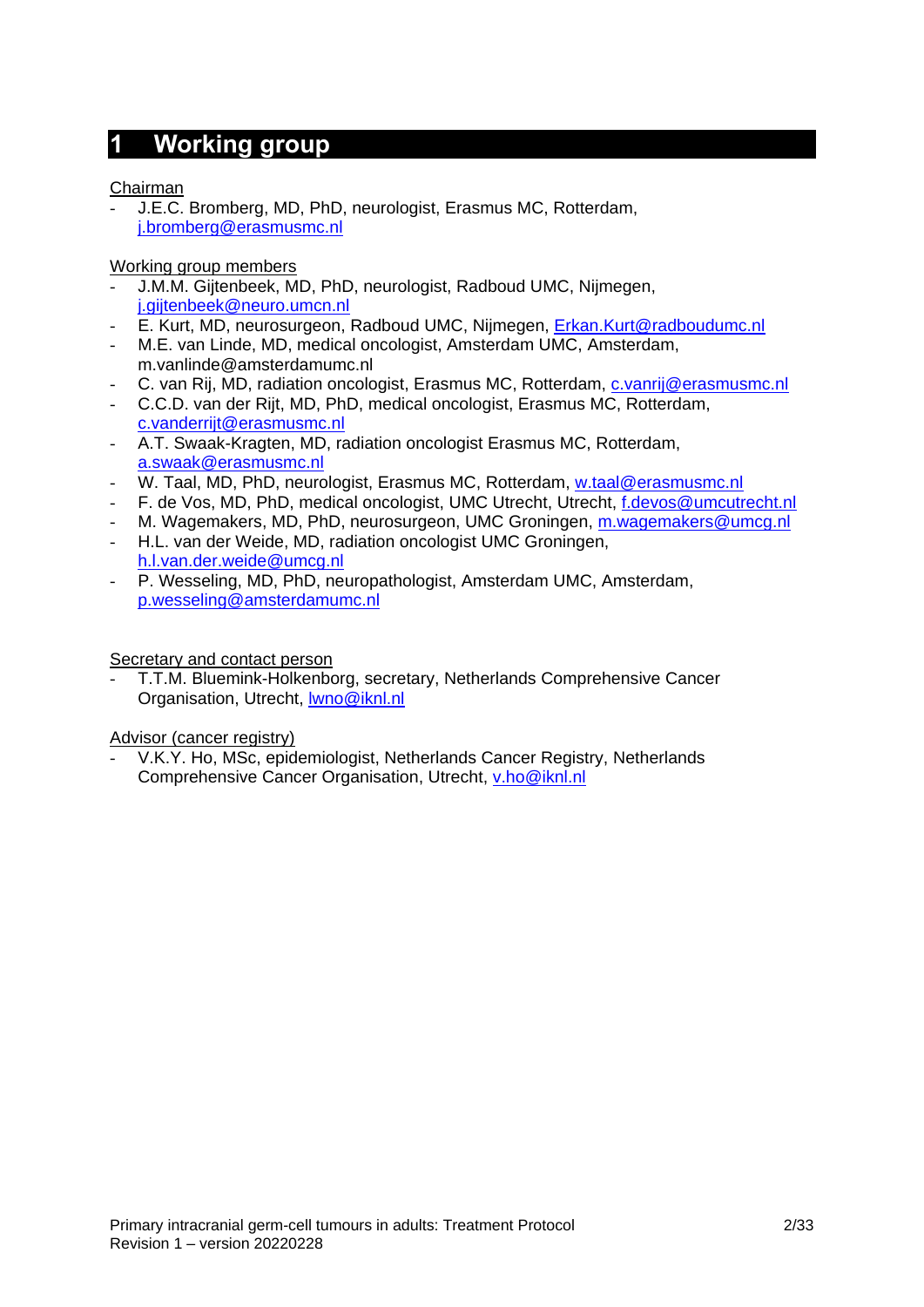# <span id="page-2-0"></span>2 Table of contents

| $\overline{2}$ |     |  |
|----------------|-----|--|
| 3              |     |  |
| 4              |     |  |
|                | 4.1 |  |
|                | 4.2 |  |
|                | 4.3 |  |
|                | 4.4 |  |
|                | 4.5 |  |
|                | 4.6 |  |
|                | 4.7 |  |
|                | 4.8 |  |
| 5              |     |  |
| 6              |     |  |
|                | 61  |  |
|                | 6.2 |  |
| 7              |     |  |
|                | 7.1 |  |
|                | 7.2 |  |
|                | 7.3 |  |
|                | 7.4 |  |
|                | 7.5 |  |
| 8              |     |  |
| 9              |     |  |

| Appendix A: Checklist protocollaire behandeling met PEI bij intracerebrale non-germinomen |  |
|-------------------------------------------------------------------------------------------|--|
|                                                                                           |  |
|                                                                                           |  |
|                                                                                           |  |
|                                                                                           |  |
|                                                                                           |  |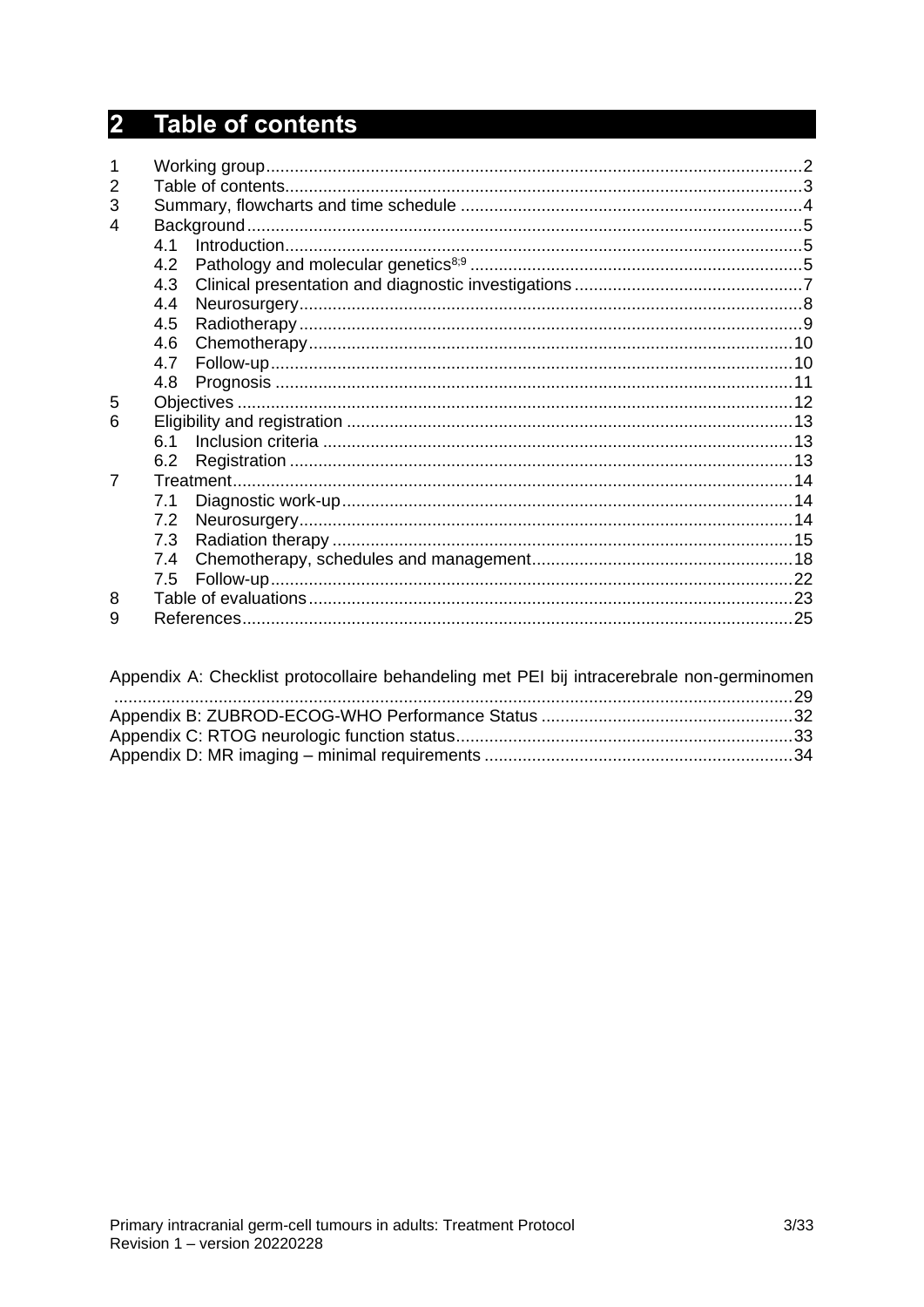## <span id="page-3-0"></span>**3 Summary, flowcharts and time schedule**

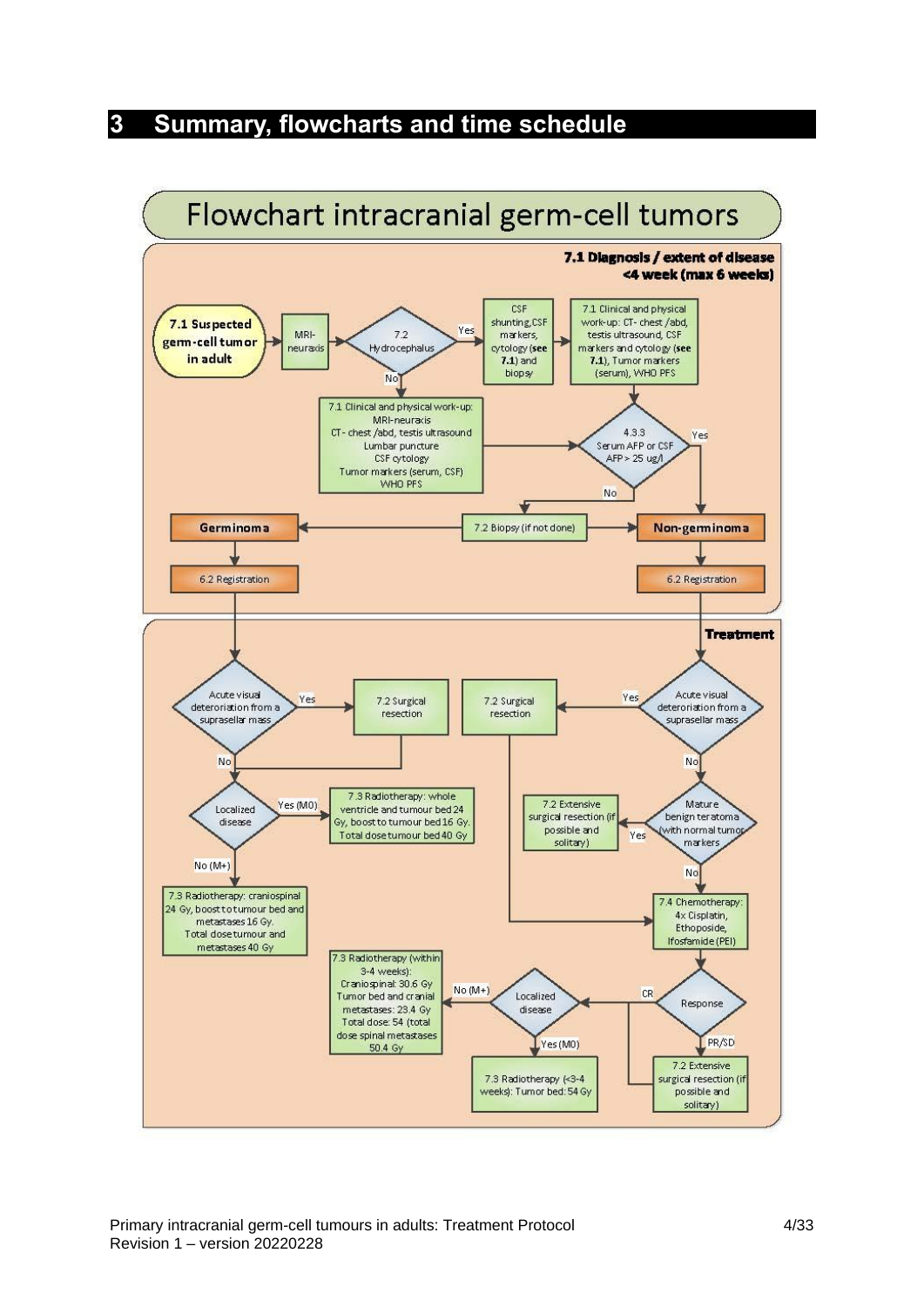## <span id="page-4-0"></span>**4 Background**

## <span id="page-4-1"></span>**4.1 Introduction**

Intracranial germ cell tumours (GCTs) are rare tumours of childhood and adolescence with an incidence of  $0,1-0,2/100$  000 per year in children up to the age of  $15.<sup>1</sup>$  In the past 10 years only 3–4 patients aged 18 or over were diagnosed annually with an intracranial GCT in The Netherlands. GCTs are heterogenous with respect to their histology, biological profile and response to treatment and may or may not secrete tumour markers (AFP and/or Beta-HCG) into serum and/or CSF. Two main groups are distinguished: the germinomas and the nongerminomatous germ-cell tumours (NGGCT). Germinoma is the most common subtype accounting for approximately two thirds of the germ-cell tumours and is histologically identical to testicular seminoma and dysgerminoma of the ovary.<sup>2;3</sup> The NGGCTs are histologically differentiated into embryonal cell carcinoma, yolk sac tumour, choriocarcinoma and mature or immature teratoma. Mixed tumours of various subtypes account for 30% of CNS germ-cell tumours.<sup>4</sup> Prognosis is highly variable and depends on the histology and dissemination. Localised germinomas are exquisitely radiosensitive and can be cured with radiotherapy alone, although metastases can develop occasionally. Mature teratomas can be cured if complete resection can be achieved. The other NGGCTs are associated with the worst prognosis with 5-year survival rates in the range of 9–49% even with aggressive treatment.2;5

Germ-cell tumours most frequently develop at or around puberty or and in the second or third decade of life. Given the rarity of this disease in adults literature for this patient population is scarce and prospective studies have not been performed. Prospective co-operative studies have, however, been performed in children and may to some extent be extrapolated to adults.

Because of the rarity of the disease, prospective studies are difficult to perform. Therefore a protocol has been set up for diagnosis and treatment based on the available literature in order to achieve uniform treatment of adult patients with primary intracranial germ-cell tumours within The Netherlands and allow prospective toxicity and efficacy data to be collected for a larger number of patients than is feasible in a single centre. The current guideline is aimed at patients over the age of 18 and based on an on-going observational protocol by the International Society for Paediatric Oncology (SIOP) with adaptations for expected differences between children and adults. Previously, in patients with intracranial germinoma, trials combining chemotherapeutic schemes with focal radiotherapy have shown poorer relapse free survival than after craniospinal radiotherapy alone.<sup>6;7,50</sup> However, more recent data in adolescents and young adults, although also retrospective, appear to challenge this to a certain extent.<sup>49</sup> Although in developing children toxicity of cranial irradiation has incited studies, including the current SIOP protocol, further investigating chemoradiation, in adults the toxicity of radiotherapy is less and does not seem to warrant the risk of inferior tumour control.

Given the limited experience with this disease referral to a neuro-oncological centre is advised. Patients should be included in prospective studies whenever possible.

## <span id="page-4-2"></span>**4.2 Pathology and molecular genetics**8;9

The accurate histological (sub)classification of germ-cell tumours of the CNS is critical for treatment planning and prognosis. Two main groups are distinguished: the germinomas and the non-germinomatous germ cell tumours (NGGCT). While germinoma and teratoma are frequently encountered as pure tumor types, other intracranial germ cell neoplasms are often of mixed histologic composition.

## **World Health Organization classification of intracranial germ cell tumours8;9**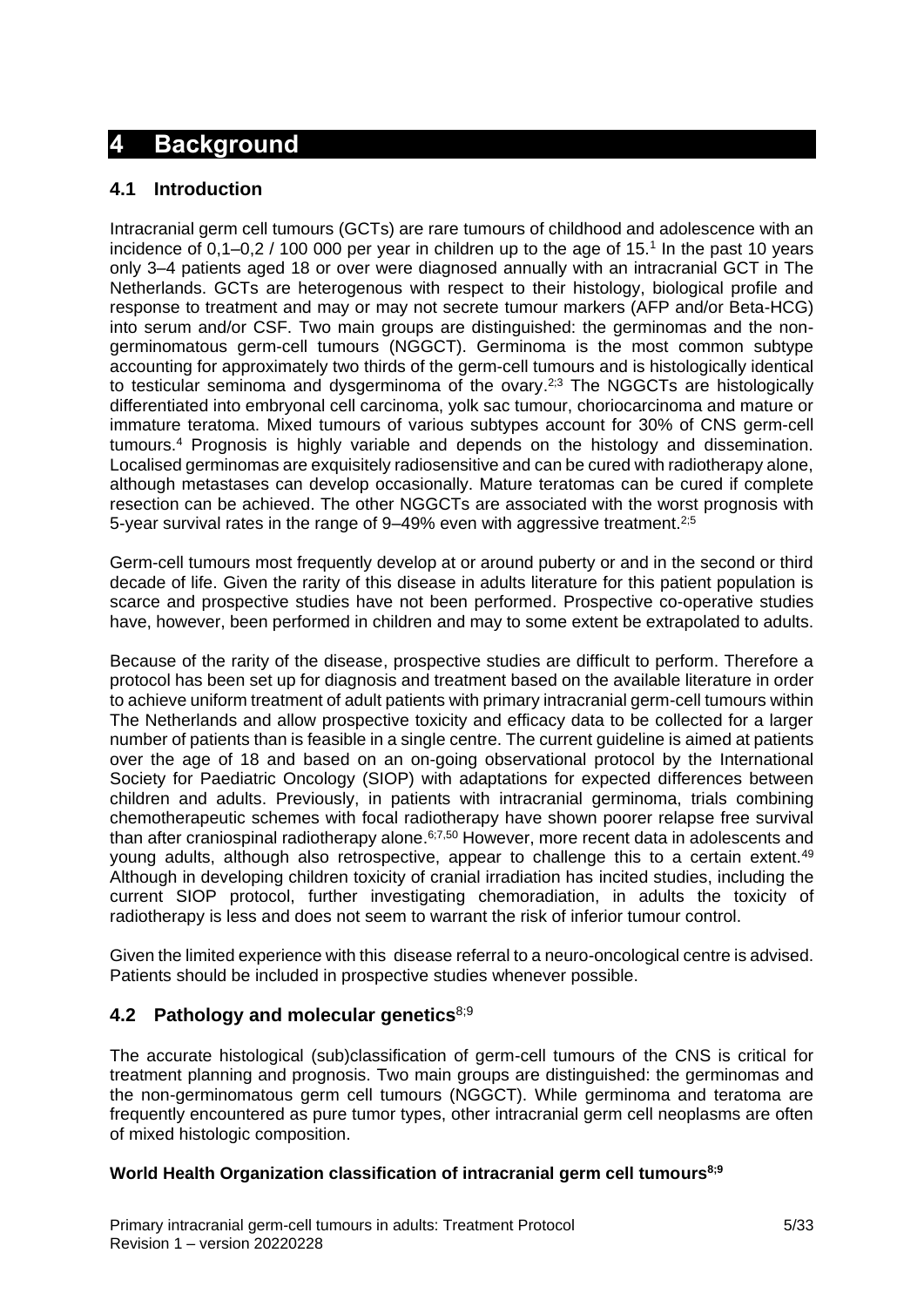| <b>Germinomas</b>                                                                            | 65% |
|----------------------------------------------------------------------------------------------|-----|
| Non-germinomatous germ cell tumors                                                           | 35% |
| Embryonal carcinoma                                                                          |     |
| Yolk sac tumor                                                                               |     |
| Choriocarcinoma                                                                              |     |
| Teratoma<br>Benign teratomas<br>Immature<br>Mature<br>Teratoma with malignant transformation |     |
| Mixed germ cell tumors                                                                       |     |

Germ-cell tumours of the CNS have been assumed to originate from primordial germ cells that either migrate in aberrant fashion, or home to the embryonic CNS rather than the developing genital ridges. This hypothesis is, however, controversial. An alternative explanation for the occurrence of these intracranial germ cell tumours is derivation of neural stem cells that acquire pluripotent capacity. The exact molecular pathways leading to oncogenesis of germ cell tumours of the CNS are not known. Germ cell tumours may show pure germ cell differentiation (germinoma; synonym for lesion with same histology in testis 'seminoma' and in ovary 'dysgerminoma') or somatic differentiation. The existence of a common cell of origin may help to explain the histological heterogeneity within mixed malignant germ cell tumours.

Subtypes of non-germinomatous germ cell tumours can be distinguished based on radiological, pathological (incl. immunohistochemical) features and levels of particular markers in blood and/or cerebrospinal fluid (CSF).

Most germ-cell tumours show immunohistochemical staining for placenta-like alkaline phophatase (PLAP). Germinomas usually express c-Kit (CD117), the receptor for stem cell factor, an important mitogen for normal germ cells. Embryonal carcinomas are frequently CD30 positive. Teratomas typically show components of all three germ layers which may be mature and/or immature in aspect. Examples of mature components are epidermis with skin appendages (incl. hair follicles/hair), teeth, cartilage, bone, glial and thyroid tissue. Immature neural tissue with neurotubular structures is frequently seen in immature teratomas.

## **4.2.1 Molecular biology**

Germ-cell tumours of the CNS (beyond early childhood), show complex chromosomal anomalies including gains of chromosomes 12p, 8q, 1p and X, as well as losses of 11q, 13 and 18q. Whether 12p gain, isochromosome 12p formation, and X duplication, especially characteristic of testicular and mediastinal germ-cell tumours, occur at comparably high frequency in CNS tumours is debated (Louis, WHO). Klinefelter syndrome (47, XXY) is associated with an increased risk of intracranial germ-cell tumours. Up till now, the contribution of molecular analysis in the diagnosis and further characterization of germ-cell tumours is limited.

## **4.2.2 Biological characteristics**

GCTs may secrete specific tumour markers including alpha-foetoprotein (AFP) and human chorionic gonadotropin (β-HCG). AFP is normally synthesized by yolk sac endoderm; high levels typically signal the presence of yolk sac tumour elements. Marked elevations of β-HCG suggest that components of choriocarcinoma are present, since β-HCG is normally secreted by syncytiotrophoblastic cells. See the section clinical presentation and diagnostic investigations for the implications of these markers for diagnosis and treatment.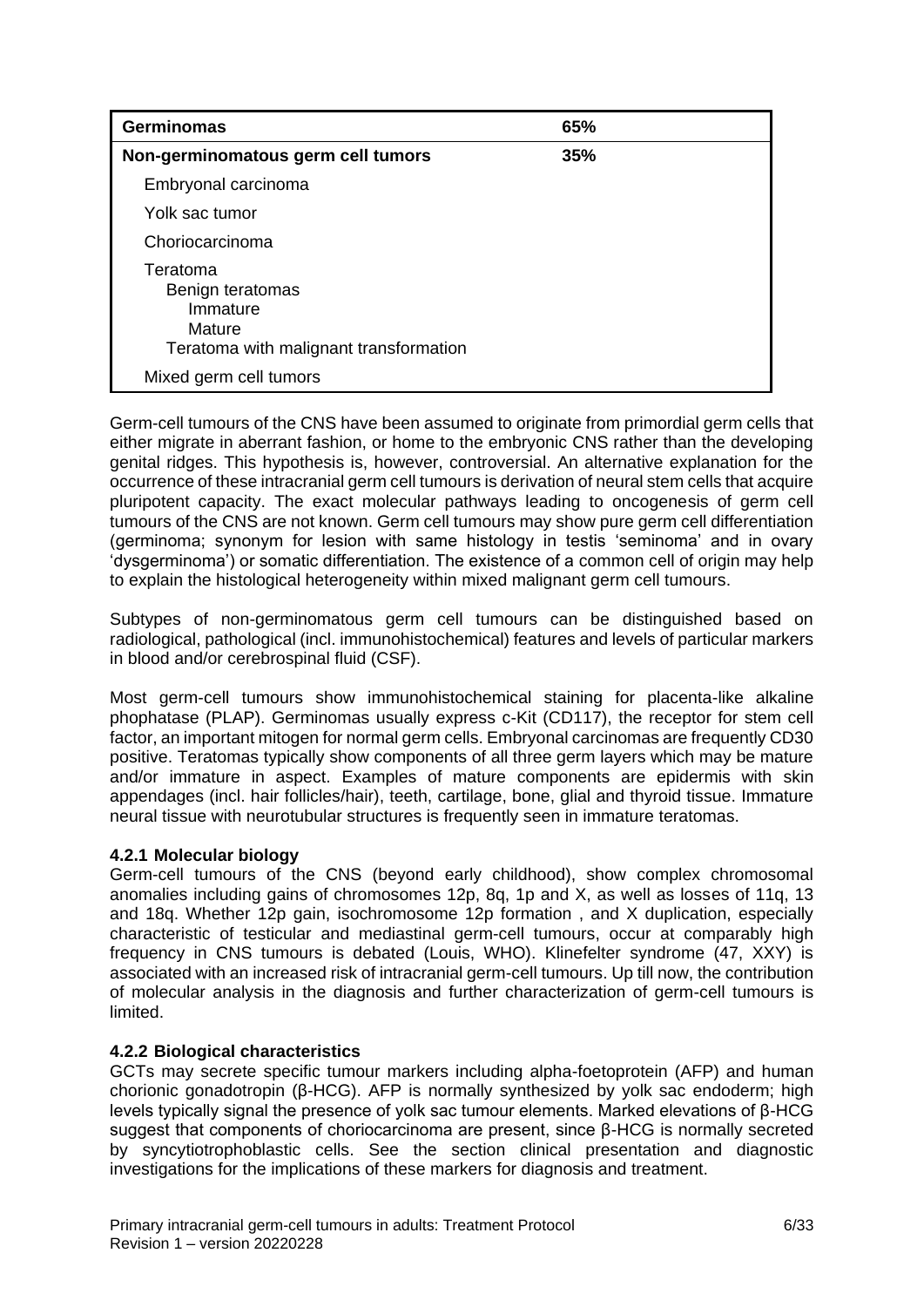## <span id="page-6-0"></span>**4.3 Clinical presentation and diagnostic investigations**

## **4.3.1 Clinical presentation**

The symptoms and signs at presentation of GCTs and their appearance are dependent on the site of involvement and on histological tumour types. Typical locations are pineal region (51%) and supra-sellar (30%) with at least 15% having tumours at multiple sites.<sup>4</sup> Especially germinomas tend to bifocal location in pineal and suprasellar regions without metastasizing elsewhere in about 25-30% of cases.<sup>3</sup> The vast majority (95%) of patients with tumours in the pineal region presents with symptoms and signs of intracranial hypertension (headache and papilloedema), including Parinaud's sign in 73% and diplopia in 24% as a result of obstruction of the aquaduct, invasion of the tectal plate, and hydrocephalus. In patients with suprasellar tumours the majority presents with hypothalamo-hypophysial endocrine disturbances such as diabetes insipidus (86%) or visual disturbances caused by invasion of the optic chiasm (85%). Females older than 12 years frequently manifest primary or secondary amenorrhea (93%).<sup>4</sup> Tumours in other locations occur much less frequently but tend to cause symptoms and signs compatible with the location. Duration of symptoms before diagnosis is related to velocity of tumour growth, being longer in germinoma (especially of the suprasellar site) in comparison to malignant NGGCTs. Median time from first symptom to diagnosis in suprasellar germinoma is reported to range from 3 to 36 months.

## **4.3.2 Imaging**

MRI is the best imaging modality although CT can contribute information on tumour cellular density and calcification. MRI appearances in typical locations (suprasellar, pineal, bifocal), in conjunction with clinical signs, are strongly predictive of the presence of an intracranial GCT. Germ-cell tumours other than teratomas usually appear as a solid mass, similar of intensity to the grey matter showing prominent enhancement after administration of contrast. Of all tumours in the pineal region, GCTs are the most common, accounting for 31-85% of pineal region tumours.<sup>5</sup>

The differential diagnosis in the pineal region includes pineal parenchymal tumours such as the pineocytoma, pineoblastoma and pineal parenchymal tumour of intermediate determination, gliomas, meningeoma, ependymoma or metastasis. In the suprasellar sites the main differential diagnosis is Langerhans Cell Histiocytosis and sarcoidosis for small lesions, low-grade glioma or craniopharyngeoma for larger lesions. The most common characteristic of GCTs is calcification of the pineal gland. In addition germinoma may show a calcified pineal gland with symmetric 'butterfly' wings of tumour and cases involving both the suprasellar region and pineal gland without dissemination are most likely to be germinomas. Germinomas located in the basal ganglia frequently do not enhance with gadolineum and their mass effect may be faint or absent.<sup>2</sup> Teratomas frequently have heterogeneous signal characteristics due to fat, cysts and calcification, choriocarcinoma may have intense contrast enhancement and a high propensity for intratumoral haemorrhage and pineocytoma show a slightly increased signal intensity on FLAIR and T2/weighted images and are likely to have a cystic component.<sup>5</sup> However, to obtain a definitive diagnosis, biopsy must be performed in all cases unless pathognomonic serum or CSF elevation of tumour markers can be demonstrated.<sup>2</sup>

## **4.3.3 Tumour Markers**

GCTs may secrete specific tumour markers: α-fetoprotein (AFP) and β-HCG, which are not produced by any other primary intracranial tumour. One or both of these markers are elevated at diagnosis in the majority of patients with malignant NGGCTs (80% in the serum, >60% in CSF),<sup>10</sup> and their presence, in conjunction with consistent MRI appearances, is sufficient for the diagnosis without the need for biopsy. AFP concentration  $> 1000$  ng/ml in serum or CSF at diagnosis and residual disease after treatment have been found to be adverse prognostic factors for relapse in NGGCTs.43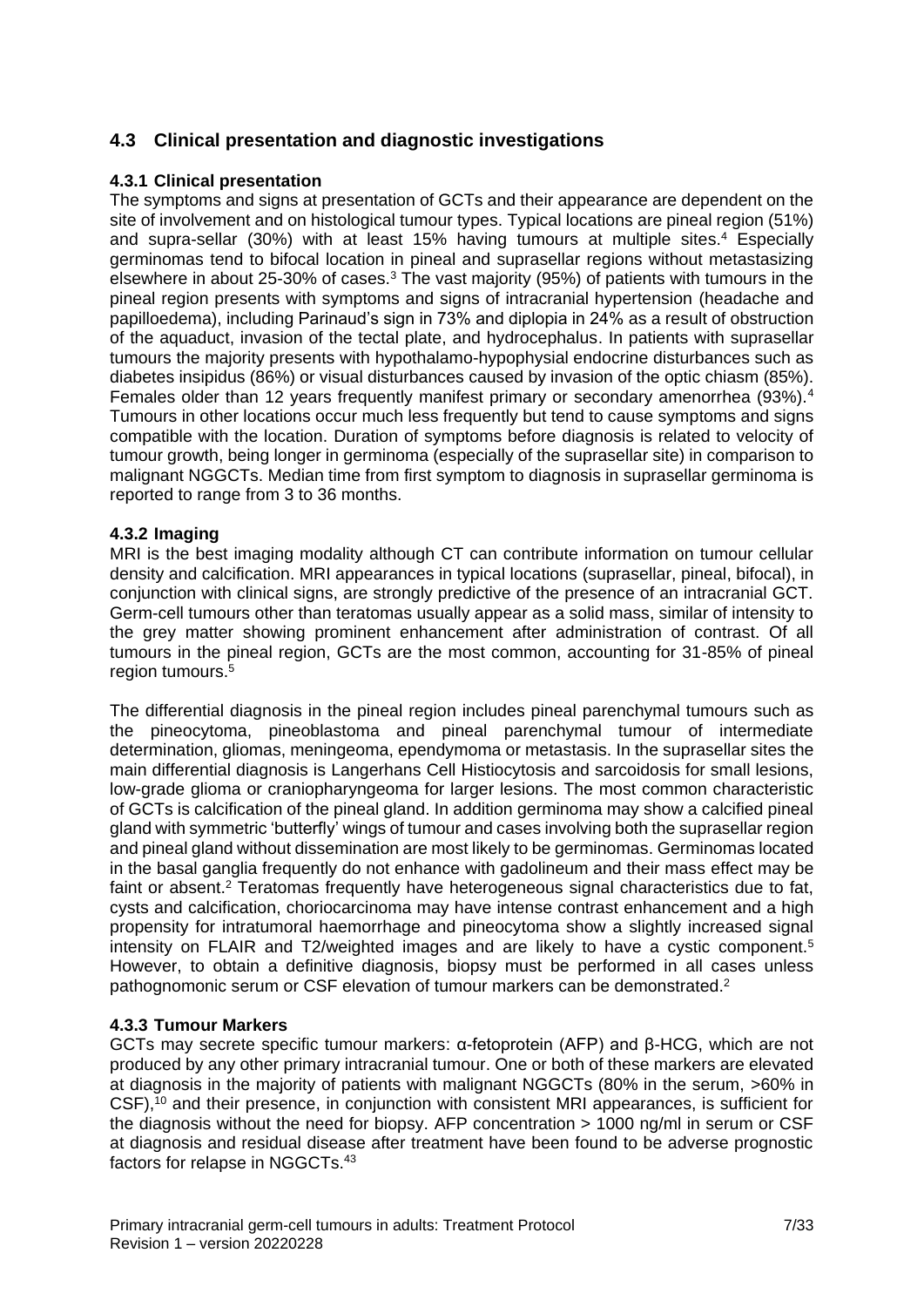Yolk sac tumours typically secrete alpha-fetoprotein (AFP) and choriocarcinomas human chorionic gonadotropin (HCG).<sup>11</sup> Pure embryonal carcinoma and teratomas are usually not associated with specific tumour markers in blood or CSF.

| <b>Histology</b>    | <b>Clinical behaviour</b>         | <b>Tumour markers</b> |           | <b>Sensitivity to</b> |                    |
|---------------------|-----------------------------------|-----------------------|-----------|-----------------------|--------------------|
|                     |                                   | <b>AFP</b>            | total HCG | <b>Chemo</b>          | <b>Irradiation</b> |
| Germinoma           | Malignant                         |                       | $(+)$     | $+++$                 | $+ + +$            |
| <b>Embryonal CA</b> | malignant                         |                       |           | $+++$                 | $++$               |
| Yolk sac tumour     | malignant                         | $\div$                | -         | $+ + +$               | $++$               |
| Choriocarcinoma     | malignant                         |                       | $^{+++}$  | $+++$                 | $++$               |
| Teratoma            | benign<br>(potentially malignant) |                       |           | $-12$                 | $+/-$              |

AFP is a glycoprotein with a half-life of 5 days. The cut-off value for germ-cell tumours (serum) is 25 ng/ml (=25 μg/l). Total HCG is produced by the placenta or similar structures. Half-life is 16 hours, normal laboratory value is <5 IU/l.

In germinomas AFP is **never** elevated. However, germinoma may be associated with mild elevation of total HCG (generally less than 50 IU/l in serum and CSF) indicating the presence of syncytiotrophoblastic cells. In this protocol biopsy will be performed in patients with normal AFP and elevated β-HCG.

## <span id="page-7-0"></span>**4.4 Neurosurgery**

## **4.4.1 Background**

Because radiotherapy and chemotherapy are the backbone of treatment for patients with germinomas as well as non-germinomatous germ cell tumours, the indication for extensive neurosurgical procedures is limited. In general, the role of neurosurgery in patients with a suspected germ cell tumour consists of a biopsy in order to confirm the diagnosis. Even biopsy is not indicated when the patient with a suspected germ-cell tumour shows characteristic elevation of tumour markers in blood and/or CSF or typical bifocal pineal and suprasellar disease on cranial MRI without further dissemination. The value of extensive surgical resections at diagnosis is unproven<sup>12</sup> and may even lead to neurological and endocrinological deteroriation.<sup>13</sup>

## **4.4.2 Tumour biopsy and tissue sampling**

A disadvantage of biopsy is the risk of sample error, which can lead to an inaccurate tissue diagnosis, especially in those patients who do have a mixed germ cell tumour (tumour contains both germinoma and non-germinoma components). Precise data on the risk of sample error are lacking, but the risk is considered to be low.<sup>14</sup> Biopsy can be performed either with neuronavigation guided techniques, stereotactic procedures as well as via an endoscopic approach. 15

## **4.4.3 Treatment of hydrocephalus**

In cases of hydrocephalus CSF shunting may be necessary. If technically possible, an endoscopic third ventriculostomy is preferred to a ventriculoperitoneal shunt because of a lower the risk of dissemination, although even with ventriculostomy it has been described.<sup>17</sup> External ventricular drainage may be a temporary solution. An additional benefit of neuroendoscopy is the ability to simultaneously perform tumour biopsy.<sup>15</sup> Collection of CSF (to assess tumour markers and cytology) is strongly recommended and easy to perform in a neuroendoscopic procedure or ventriculoperitoneal shunt placement. CSF must be collected before biopsy or surgery of the tumour. If the pre-operative sample is from the ventricles only, resampling of lumbar CSF 2-3 weeks postoperatively is advised in case of tumor cells in the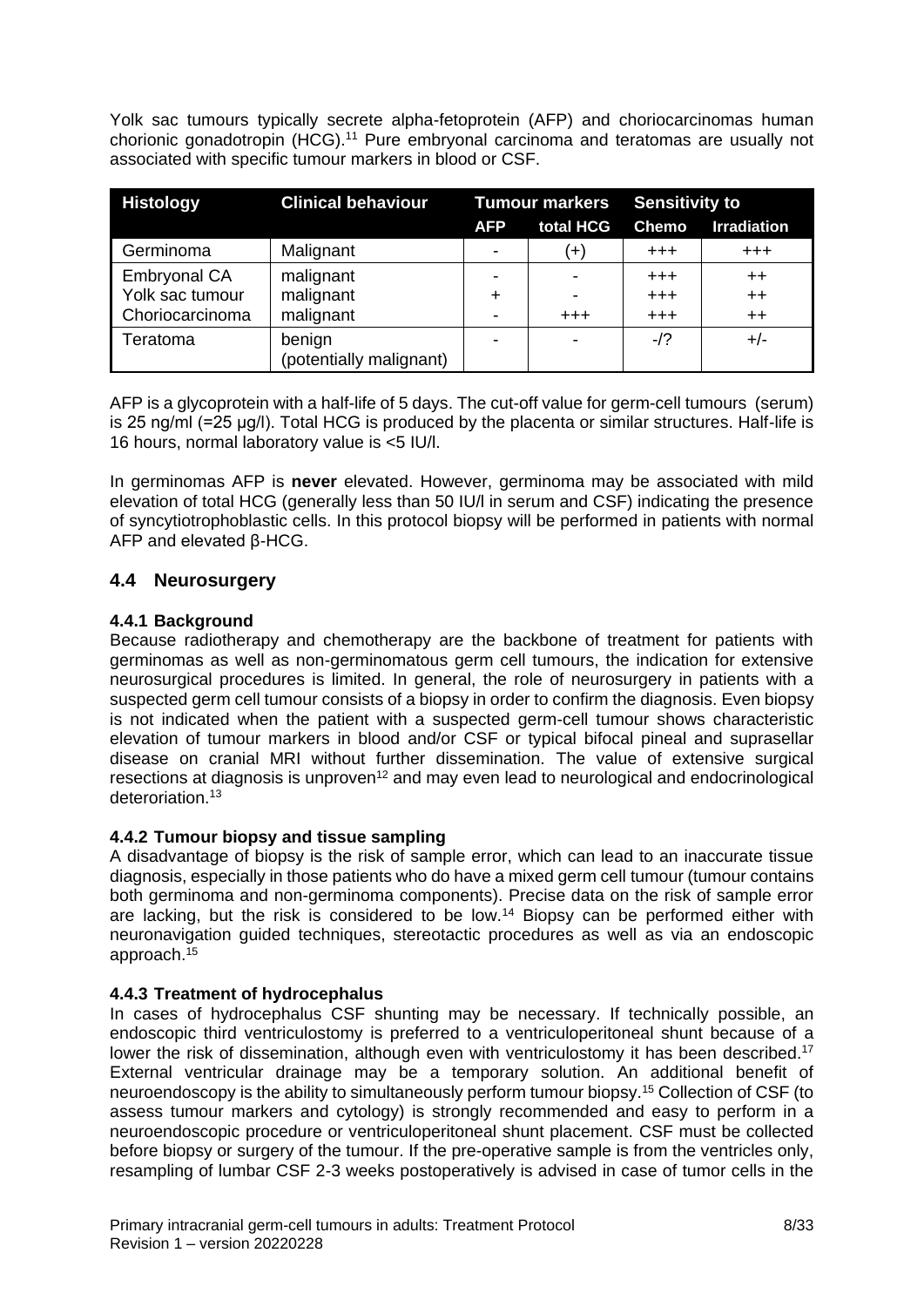ventricular CSF since this may denote local tumor rather than true leptomeningeal spread. <sup>51</sup> <sup>52</sup> If CSF cannot be obtained for any reason the patient should be treated as M+.

## **4.4.4 Indications for extensive procedures**

- 1) Patients who suffer acute obstructive visual deterioration from a suprasellar mass
- 2) Proven mature teratomas (after a previous biopsy) with normal tumour markers. In these patients gross total resection is recommended since surgery is curative and no further interventions are required.
- 3) Patients with a single residual mass after chemotherapy a) within the non germinoma group: The tumour recurrence rate is much higher and the outcome shows a poorer prognosis when compared with patients who do not have a residue. Non-germinomatous GCT often are relatively resistant to conventional chemotherapy and radiotherapy; total resection by second look operation improves disease control. <sup>2</sup> This is in line with treatment of extracranial germ-cell tumours. b) within the germinoma group: if responsive to radiotherapy these should not be resected but a watch-and-wait strategy should be the policy. 50
- 4) Patients with localized disease, both germinoma and non-germinoma, who do not show any response to chemoradiotherapy.

The optimum timing of surgery is after the end of chemotherapy, but it may also be considered following radiotherapy.

## <span id="page-8-0"></span>**4.5 Radiotherapy**

## **4.5.1 Germinoma**

In the literature mainly retrospective research for germinoma in adults is reported and most publications report on a combination of children and young adults. In general, radiotherapy alone can cure in excess of 90% of patients with germinomas with either craniospinal irradiation  $(CSI)^{18-23}$  or whole-ventricular irradiation  $(WVI)$ .<sup>19;24-26</sup> The formerly used irradiation of the entire craniospinal axis has been abandoned in non-metastatic disease for reasons of significant endocrine and neurocognitive toxicities and based on several reports of equivalent control rates with the use of limited irradiation to the intracranial ventricular system.<sup>21;22;24;27-</sup> <sup>31</sup>For metastasized germinoma CSI is still indicated.

For germinoma, it is important that radiation fields cover the whole peri-ventricular area and not only the local tumour bed in order to achieve same local control as with CSI. Only one publication reports solely on adult patients with a median age of 24 years. After a median follow-up of about 11 months and low-dose craniospinal radiotherapy of 25 Gy with a boost dose to the tumour to a total dose of 40 Gy they have observed no relapses and no deaths.<sup>32</sup> Earlier reports concluded that germinoma occurring in the basal ganglia would require whole brain irradiation, as they invade deep brain tissue and relapses can occur outside of the periventricular area. 33;34 However, newer published evidence (in children) supports the use of whole ventricular irradiation (WVI) for these patients as well as for those with bifocal tumours in case chemotherapy was added. 35;36 For bifocal tumours WVI is sufficient if there is no other evidence of metastatic disease or positive CSF.<sup>37</sup>

## **4.5.2 Non-germinoma**

For non-germinoma, radiation therapy alone is rarely curative but an essential treatment modality. Most tumours relapse within 18 months.<sup>38</sup> Chemotherapy alone is also not sufficient as high relapse rates of 50% have been reported.<sup>39;40</sup> The combination of radiotherapy with platinum based chemotherapy plays a key role in non-germinomatous malignant germ cell tumours. Published evidence reports on the important role of radiotherapy in these malignant intracranial tumours. A dose higher than 50 Gy should be given to the local tumour bed (SIOP CNS GCT 96). $6;41;42$  For non-metastasised tumours focal irradiation is sufficient when combined with platinum-based chemotherapy.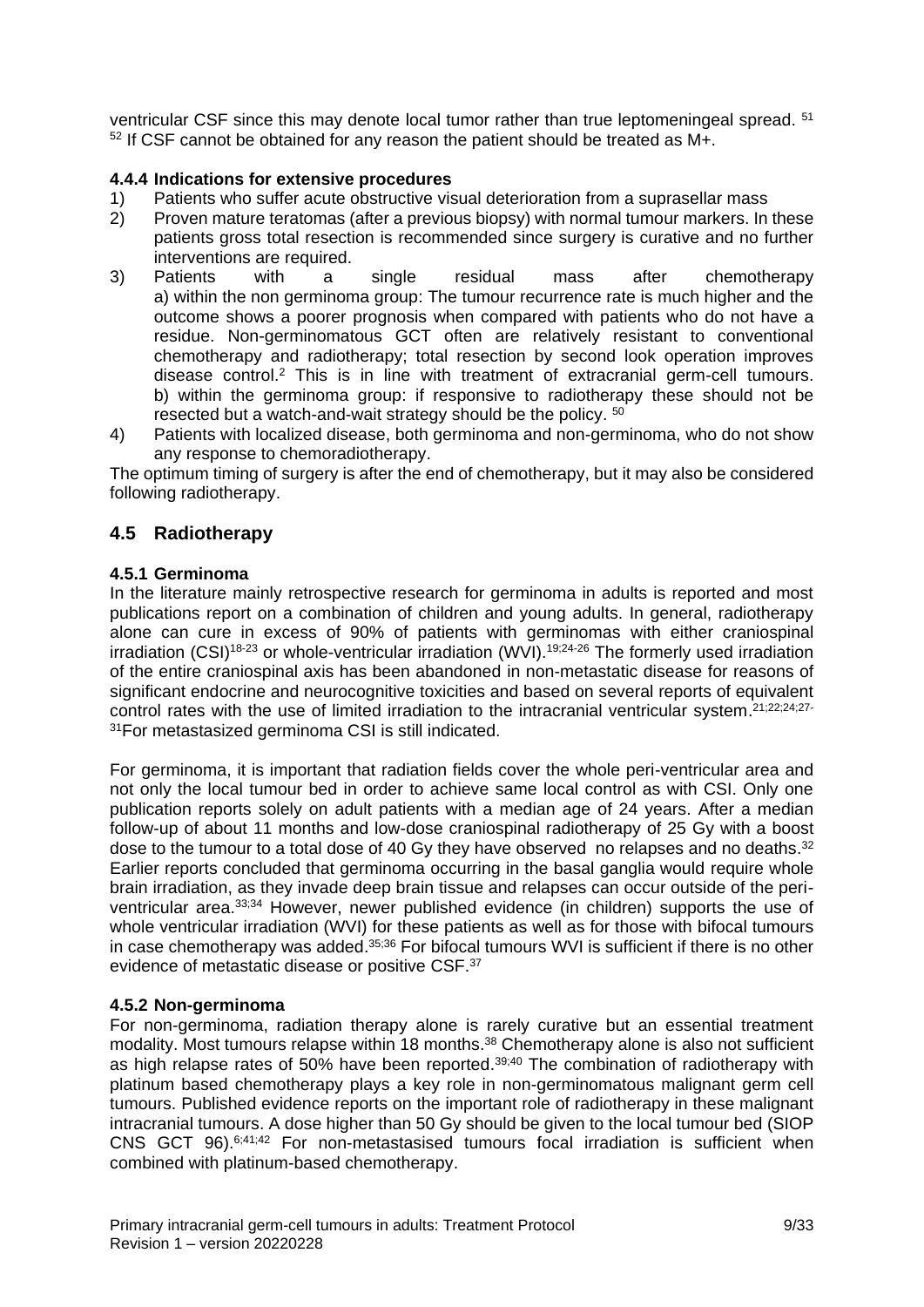## <span id="page-9-0"></span>**4.6 Chemotherapy**

## **4.6.1 Germinoma**

Large retrospective series and prospective trials have shown that irradiation alone is a safe therapy yielding high cure rates. In view of the excellent results of radiotherapy only, chemotherapy is not indicated for adults with intracranial germinoma, regardless of the disease stage.<sup>21</sup> The estimated relapse free survival rate was 91% with a median follow-up time of 59.5 months (range 3–180 months). Trials combining chemotherapeutic schemes with focal radiotherapy did not improve the relapse free survival. $6,7,50$  In contrast to the pediatric population, adult tolerance of radiotherapy is acceptable whereas chemotherapy toxicity is greater. The incentive to decrease radiotherapy dose and replace it with chemotherapy is therefore largely absent. However, a recent retrospective series in adolescents and young adults appears to challenge this finding.<sup>49</sup> Results of the prospective SIOP study are awaited and will hopefully give a better basis for therapeutic advise; until then the protocol does not in general advise chemotherapy in germinoma.

## **4.6.2 Non-germinomatous germ-cell tumours**

Non-germinomatous germ-cell tumours display a high responsiveness to chemotherapeutic agents, although chemotherapy alone is insufficient to achieve cure, as it is associated with a 50% relapse rate in 26 patients in the Memorial Sloan Kettering Cancer Centre Group cohort. 39;40 In the SIOP CNS GCT 96 trial, 149 patients with intracranial non-germinoma were treated with four cycles of cisplatin, etoposide and ifosfamide (PEI). In non-metastatic disease, focal irradiation with 54 Gy was then administered, while patients with metastatic disease were treated with craniospinal irradiation with 30 Gy and a boost of 24 Gy to all sites of visible tumour on MRI.<sup>43</sup> The study resulted in 10 years event free survival of 70% and in 10 years overall survival of 67% with a median follow-up of 40 months. The combination of radiotherapy with platinum-based chemotherapy has a key role in achieving optimal outcome and has now become the treatment standard in this group of tumours. It has not been proven that high-dose chemotherapy plus autologous haematopoietic stem cell support given as first-line therapy increases survival. However, in a review article, a 10% improvement in survival with early intensification of salvage treatment using high-dose chemotherapy was mentioned. $44$ Therefore, high-dose chemotherapy should not be used outside of a prospective clinical trial.

Salvage therapies for relapsed GCTs include surgery, local or whole neuroaxis irradiation, and myeloablative chemotherapy with autologous blood stem cell rescue. There is no preferred treatment scheme, although good efficacy has been reported with myeloablative chemotherapy with stem cell rescue.<sup>45</sup>

## <span id="page-9-1"></span>**4.7 Follow-up**

Most cases of relapsed CNS germ-cell tumours occur within 5 years and at the primary tumour site although in up to 30% of cases distant metastases occur.<sup>2;46</sup> Median time to relapse was 12 months (range 7-120), though in germinoma median time to first recurrence has been reported to be 50 months after initial treatment.<sup>2;45;47</sup> Therefore surveillance should be most intensive in the first year after treatment and should continue at least 5 years, preferably 10 years.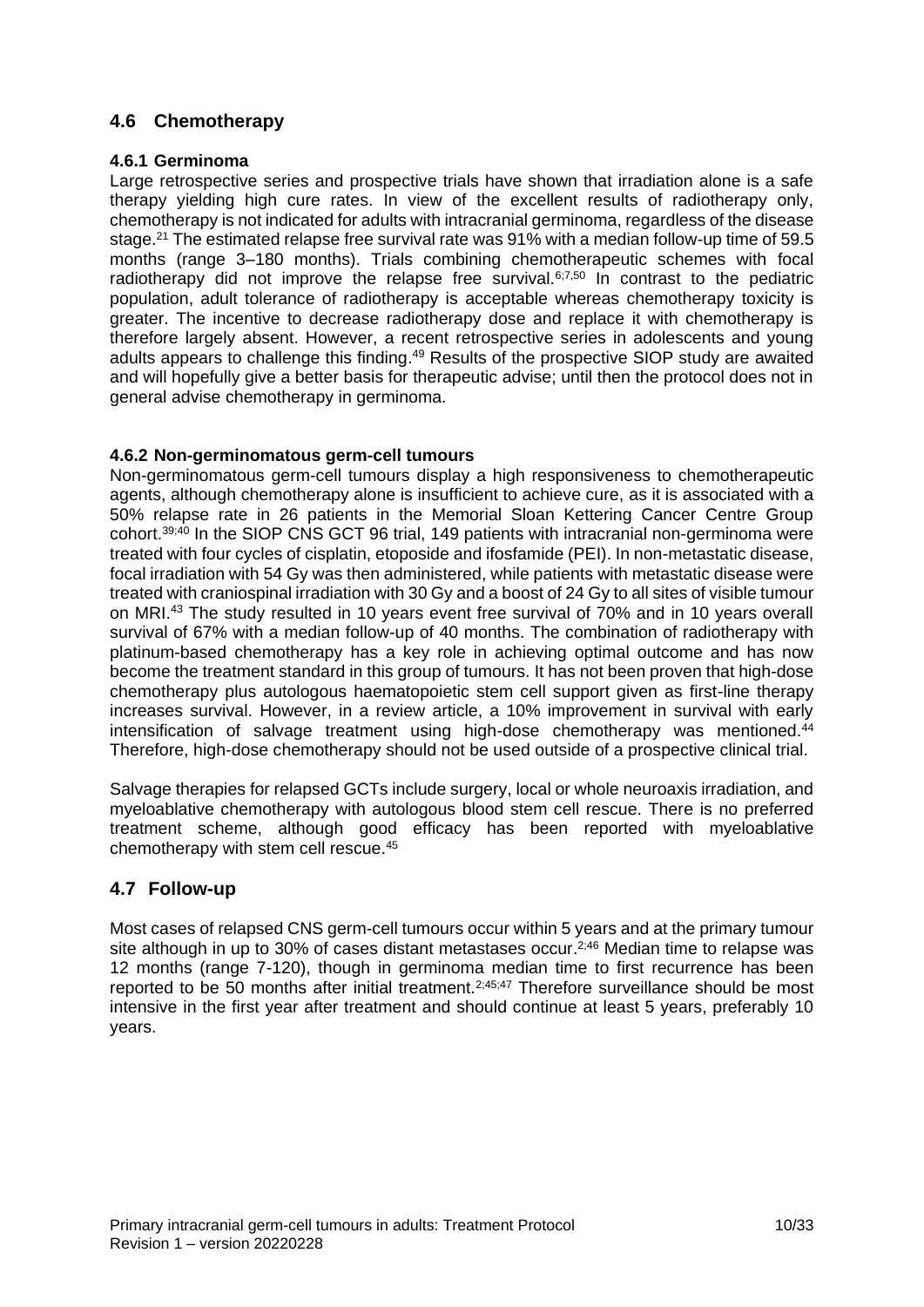## <span id="page-10-0"></span>**4.8 Prognosis**

Prognosis is determined by pathology of the tumour, extent of disease and presence or absence of elevated tumour markers. Overall survival in patients with pure germinoma at 5 years is >90% after radiotherapy only, 5-year survival in mixed germinomatous and non- $\alpha$  derminomatous GCT is around 70%, in NGGCT it is less than 50%.<sup>2</sup> Since elevated AFP is a marker of the NGGCTs this coincides with a poorer prognosis. In patients with pure germinoma, elevated serum β-HCG does not seem to influence prognosis although a small study in 12 patients found a poorer prognosis in patients with elevated β-HCG in CSF 10;11;48 In patients with NGGCTs survival was worse in patients with elevated β-HCG after chemotherapy-based treatment with a HR of death of 1.9 for patients with raised markers.<sup>48</sup>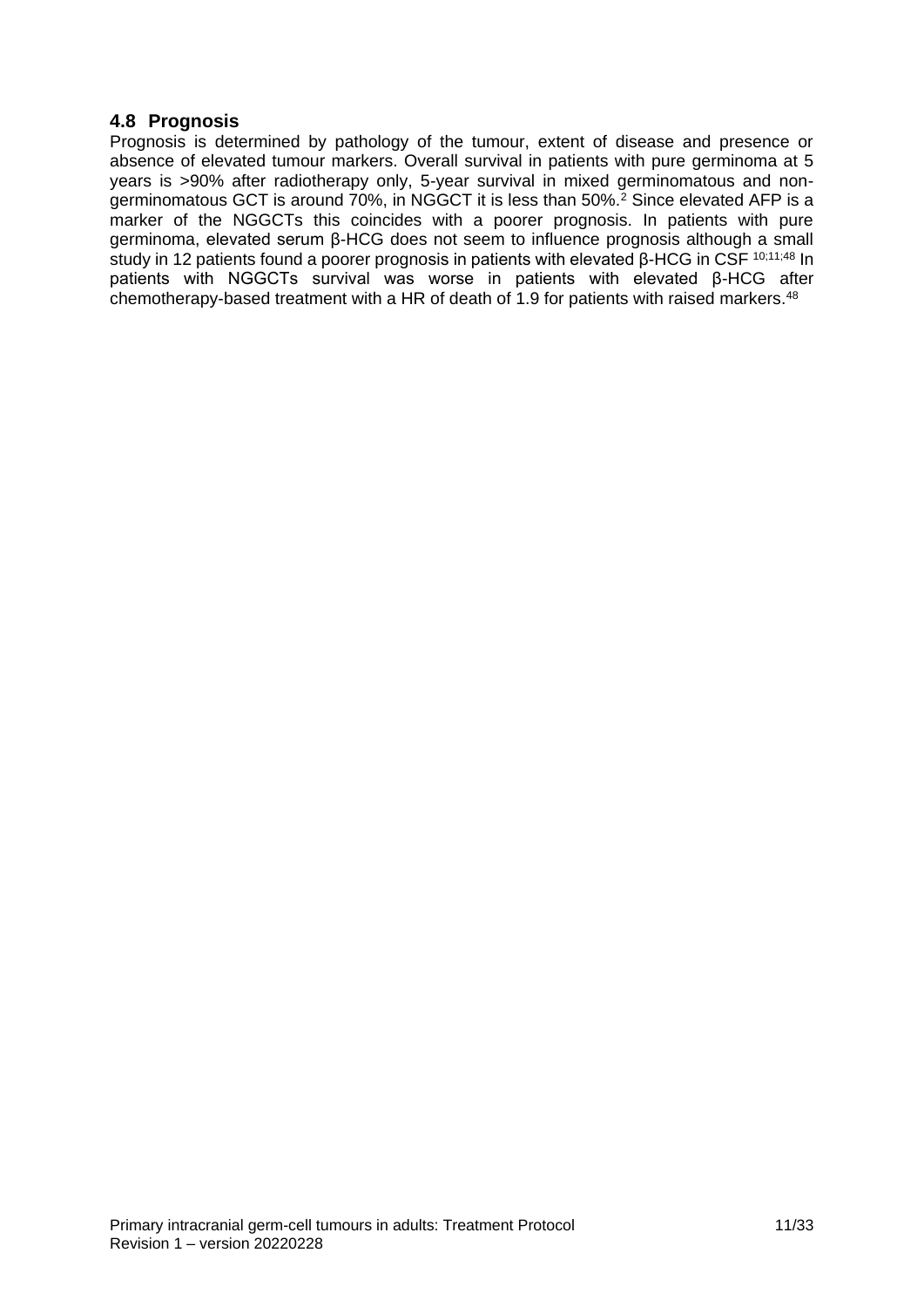## <span id="page-11-0"></span>**5 Objectives**

The objectives of the current protocol are to:

- 1) treat all adult patients with a primary intracranial germ-cell tumour in The Netherlands in a uniform manner through a comprehensive protocol;
- 2) document the feasibility of this treatment protocol by recording side-effects and actually administered treatment in a standardized fashion;
- 3) document the outcome of adult primary intracranial germ-cell tumours in EFS and OS after treatment in this standardized treatment protocol;

To this end, all patients will be prospectively registered in a central database.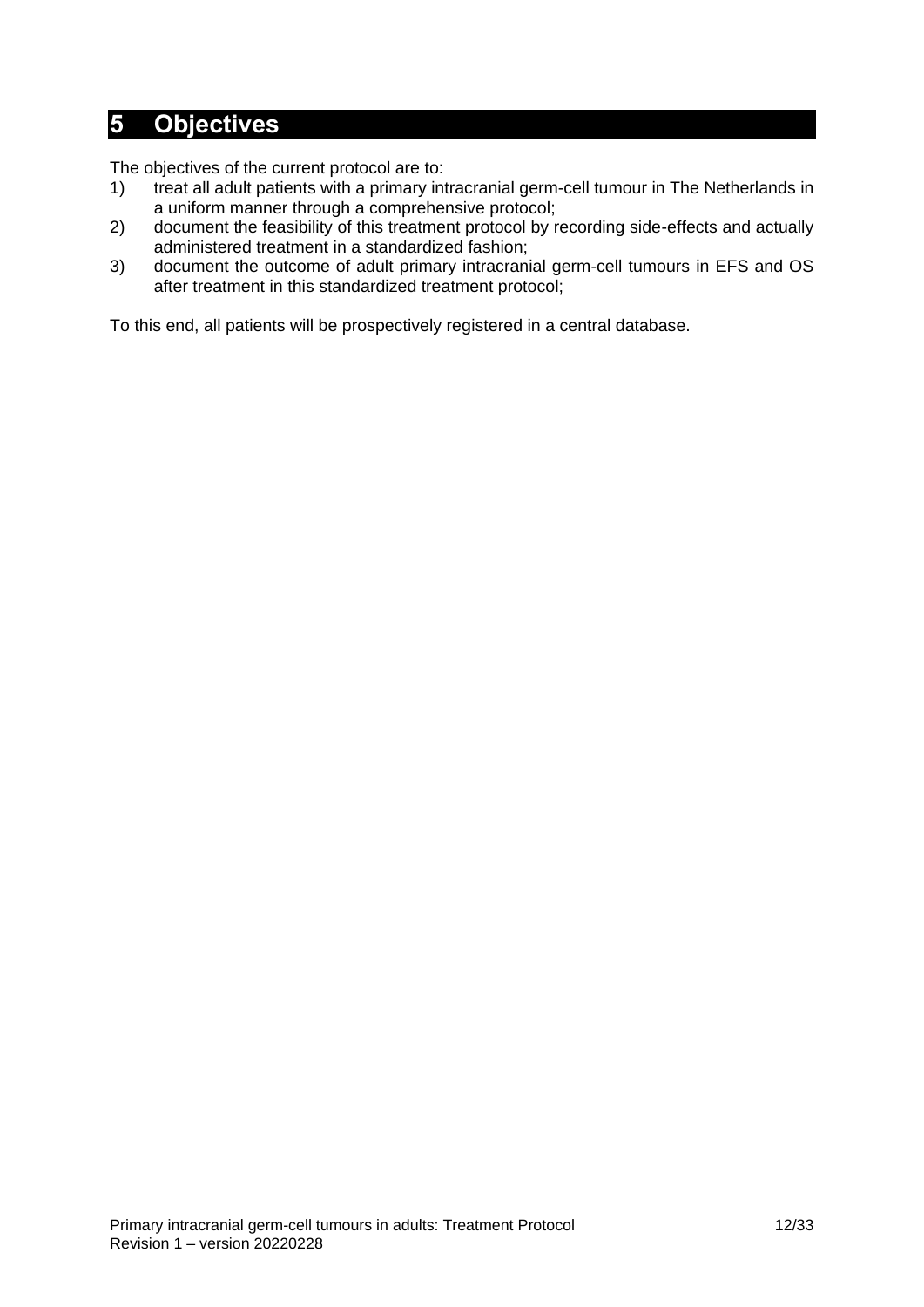## <span id="page-12-0"></span>**6 Eligibility and registration**

## <span id="page-12-1"></span>**6.1 Inclusion criteria**

#### **Diagnosis of primary intracranial germ-cell tumour**

Except in specific situations as described in section 7.1, diagnosis should be pathologically verified and be confirmed by central review whenever possible. Central review will be done by:

*Prof. dr. J.M. Kros, neuropathologist, Erasmus Medical Centre/location Centrum Dr. Molewaterplein 40 3015 GD ROTTERDAM,* email: [j.m.kros@erasmusmc.nl](mailto:j.m.kros@erasmusmc.nl)

• Age  $\geq 18$ 

## <span id="page-12-2"></span>**6.2 Registration**

After diagnosis and informed consent all adult patients with a primary CNS germ-cell tumour should be registered at the Erasmus MC department of Neuro-Oncology by email: neuroonco-trials@erasmusmc.nl

At least the following information should be registered for each patient:

- date of birth;
- sex;
- patient hospital registration number;
- treating physician; and
- date of registration

The original signed patient information sheet should be kept in the local patient file.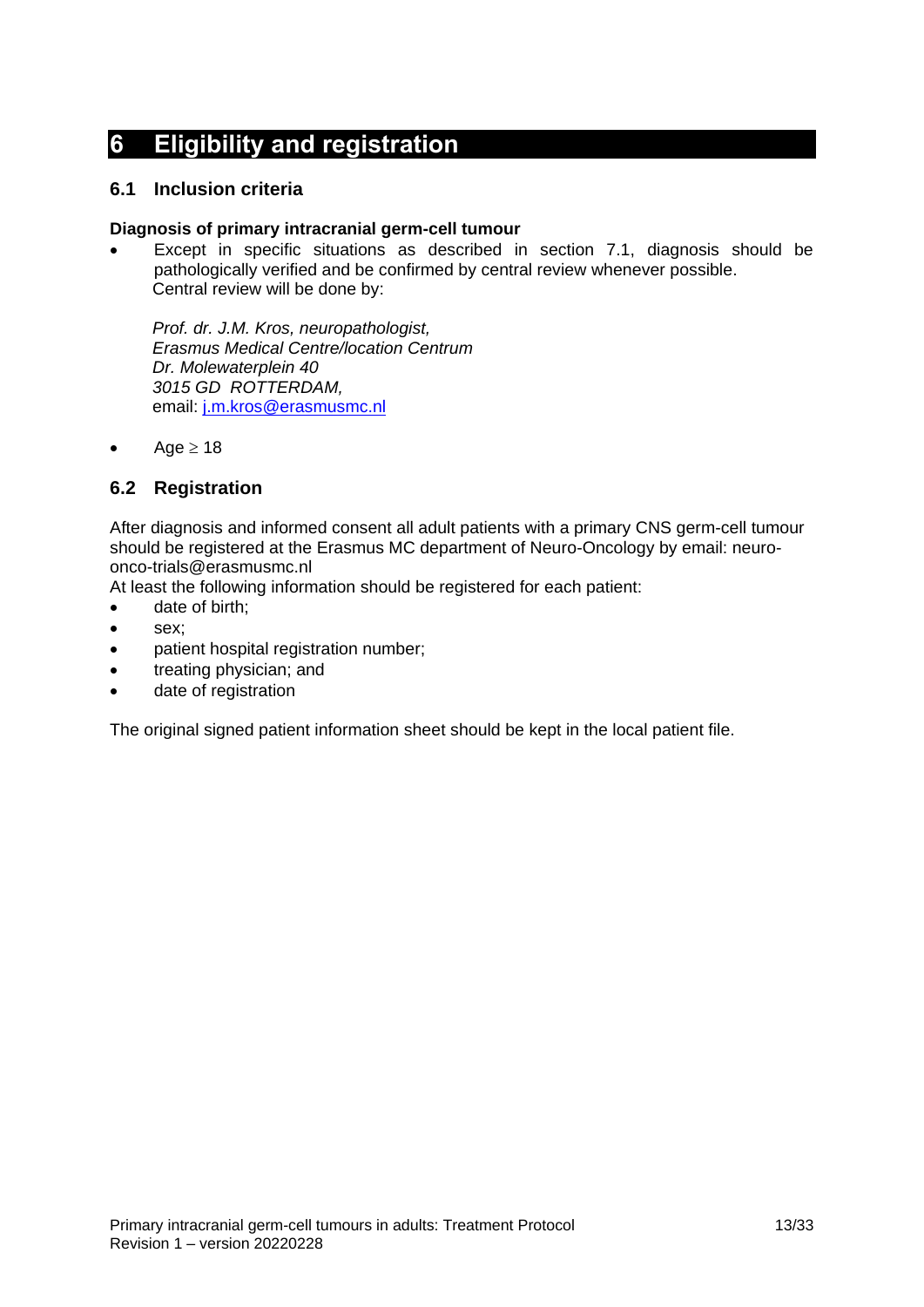## <span id="page-13-0"></span>**7 Treatment**

## <span id="page-13-1"></span>**7.1 Diagnostic work-up**

Complete assessment of the extent of disease using MR imaging of brain and spine, evaluation of tumour markers in serum and CSF and investigation of CSF for leptomeningeal dissemination is essential to determine optimal treatment. In addition a CT of thorax and abdomen and in men a testicular ultrasonography should be performed to exclude a non-CNS primary. Diagnostic investigations are summarized in the flow-chart (page 4) and the tables (page 23, 24). In addition endocrinologic screening is advised.

## **Imaging**

Cranial MRI should be performed in all cases pre-operatively and within 48 hours following surgery if resection is performed (not required after biopsy only). Spinal MRI should ideally be performed before lumbar puncture and surgery and should include the full spine (C0–S3). Precontrast T1 sequences are mandatory, especially after surgery.

## **Tumour Markers**

In patients suspected of harbouring an intracranial germ-cell tumour, assessment of tumour markers (AFP and HCG) in both serum and CSF must be performed. Since elevated markers in the context of a primary intracranial tumour are diagnostic of a germ-cell tumour, assessment of markers may obviate the need for biopsy as outlined in the flow-chart. Furthermore, elevated HCG may distinguish between germinoma and NGGCT.

Tumour markers are also used for response evaluation. Therefore, in patients with raised markers at diagnosis, tumour markers are to be repeated in serum if > 2 weeks have elapsed between diagnosis and the planned start of treatment and in CSF if > 4 weeks have elapsed.

## **CSF examination**

GCTs may disseminate through the CSF and it is of utmost importance to stage patients completely before starting treatment. If possible, CSF should be sampled before neurosurgical intervention for pathologic examination and evaluation of tumour markers. If, however, lumbar puncture is not possible before surgery, CSF may be sampled per-operatively but before biopsy. If the pre-operative sample is from the ventricles only, resampling of lumbar CSF 2-3 weeks postoperatively is advised in case of tumor cells in the ventricular CSF since this may denote local tumor rather than true leptomeningeal spread. 51 52 If CSF cannot be obtained for any reason the patient should be treated as M+.

## **Biopsy**

Biopsy is mandatory in all patients except those with: typical MRI findings and elevated serum and/or CSF AFP (> 25 μg/l) (diagnosis NGGCT) Central pathology review is advised in all patients.

## **Systemic evaluation**

Presentation of a systemic germ-cell tumour with an intracranial metastasis is exceedingly rare. Nevertheless, given the clinical consequences of concurrent systemic disease, CT evaluation of chest and abdomen and, in males, testis ultrasonography is advised.

## <span id="page-13-2"></span>**7.2 Neurosurgery**

## **Tumour biopsy**

Biopsy can be performed either with neuronavigation guided techniques, stereotactic procedures as well via an endoscopic approach.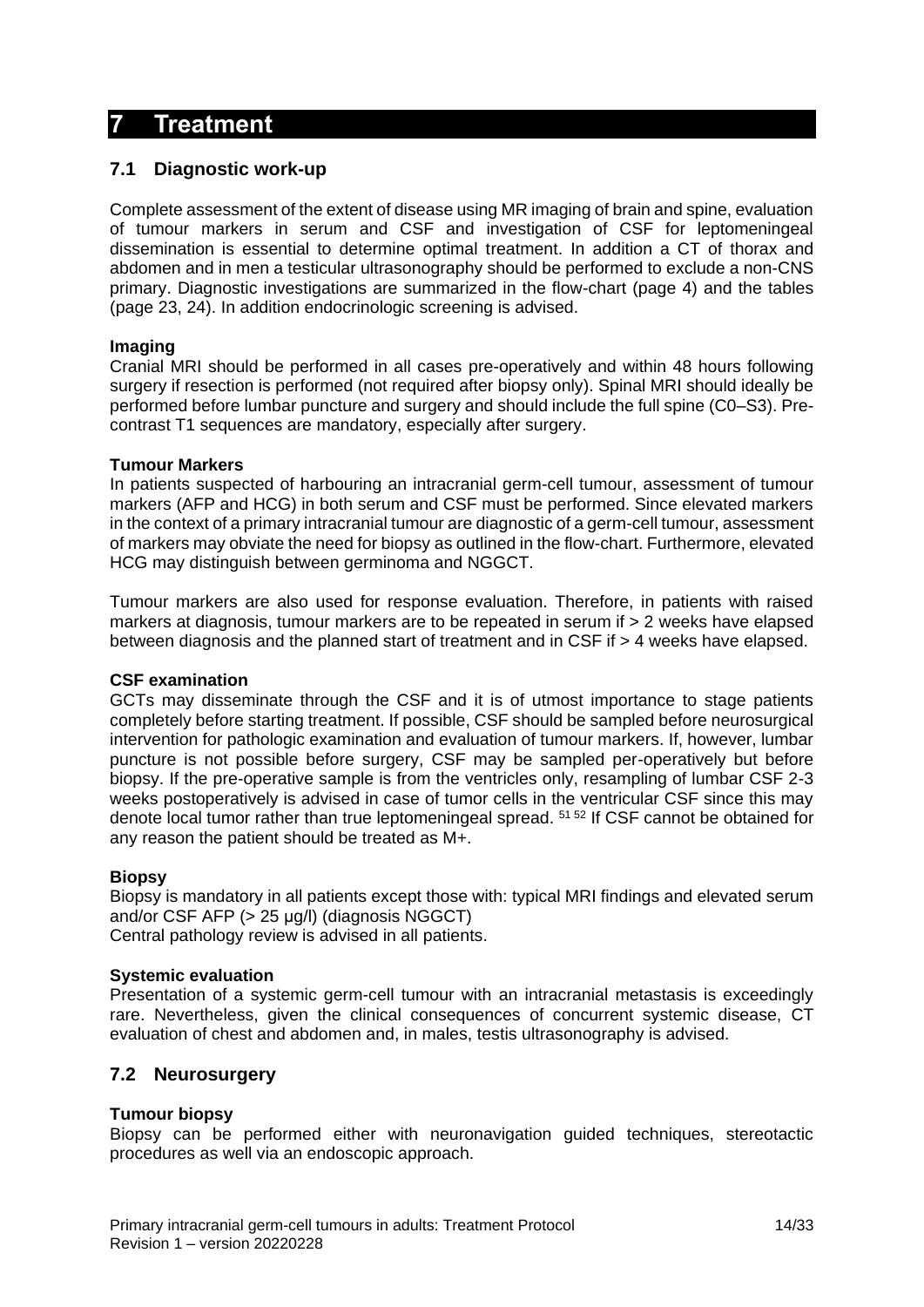## **Treatment of hydrocephalus**

In cases of hydrocephalus CSF shunting may be necessary. If technically possible, an endoscopic third ventriculostomy is preferable to placement of a ventriculoperitoneal shunt. An additional benefit of neuroendoscopy is the ability to simultaneously perform tumour biopsy. Collection of CSF (to assess tumour markers and leptomeningeal dissemination) is strongly recommended and easy to perform in a neuroendoscopic procedure or ventriculoperitoneal shunt placement. CSF must be collected before biopsy or surgery of the tumour. If the preoperative sample is from the ventricles only, resampling of lumbar CSF 2-3 weeks postoperatively is advised in case of tumor cells in the ventricular CSF since this may denote local tumor rather than true leptomeningeal spread. <sup>51 52</sup> If CSF cannot be obtained for any reason the patient should be treated as M+.

Indications for extensive procedures may be

- 1) Patients who suffer acute obstructive visual deteroriation from a suprasellar mass.
- 2) Proven mature teratomas (after a previous biopsy) with normal tumour markers. In these patients gross total resection is recommended since surgery is curative and no further interventions are required.
- 3) Patients with a single residual mass after chemoradiotherapy a) within the non germinoma group: the tumour recurrence rate is much higher and the outcome shows a poorer prognosis, when compared with patients who do not have a residue.

b) within the germinoma group residual lesions that have responded to radiotherapy should not be resected but a watch and wait strategy should be the policy. <sup>50</sup>

4) Patients with localized disease, germinoma or non-germinoma, who do not show any response to chemoradiotherapy.

## <span id="page-14-0"></span>**7.3 Radiation therapy**

| <b>CSI</b> | WVI                       | <b>Tumour Bed</b>      |
|------------|---------------------------|------------------------|
| Protons    | <b>Protons or Photons</b> | (Stereotactic) Photons |

## **7.3.1 Treatment planning**

Immobilisation and treatment position

- Patients will be immobilised according to institutional practice.
- Patients receiving CSI RT can be treated either prone or supine.
- For the tumour bed and/or the ventricular irradiation, patients should preferably be treated in a supine position (accuracy reasons).

## Imaging for treatment planning

*Tumour definition*

- Planning CT and 3D MRI with contrast (T1 weighted) and T2/FLAIR for delineation of focal and whole ventricular target volumes.
- Preoperative and pre-chemotherapy MRI scans need to be used and fused to the planning scan.

## Target volumes (based on SIOP CNS GCT II protocol 2009)

*Tumour bed (as boost or sole treatment)*

- Gross Tumour Volume (GTV) includes the initial tumour extension adapted to anatomical changes and any post-chemotherapy (or post-surgery) residue.
- Clinical target volume (CTV): GTV plus a 3D-margin; when originating either in the suprasellar or pineal region a 3D-margin of 5 mm will be added. In "atypical" primary sites where local infiltration of normal tissues could be suspected (e.g. basal ganglia or thalamus) a margin of 10 mm is recommended.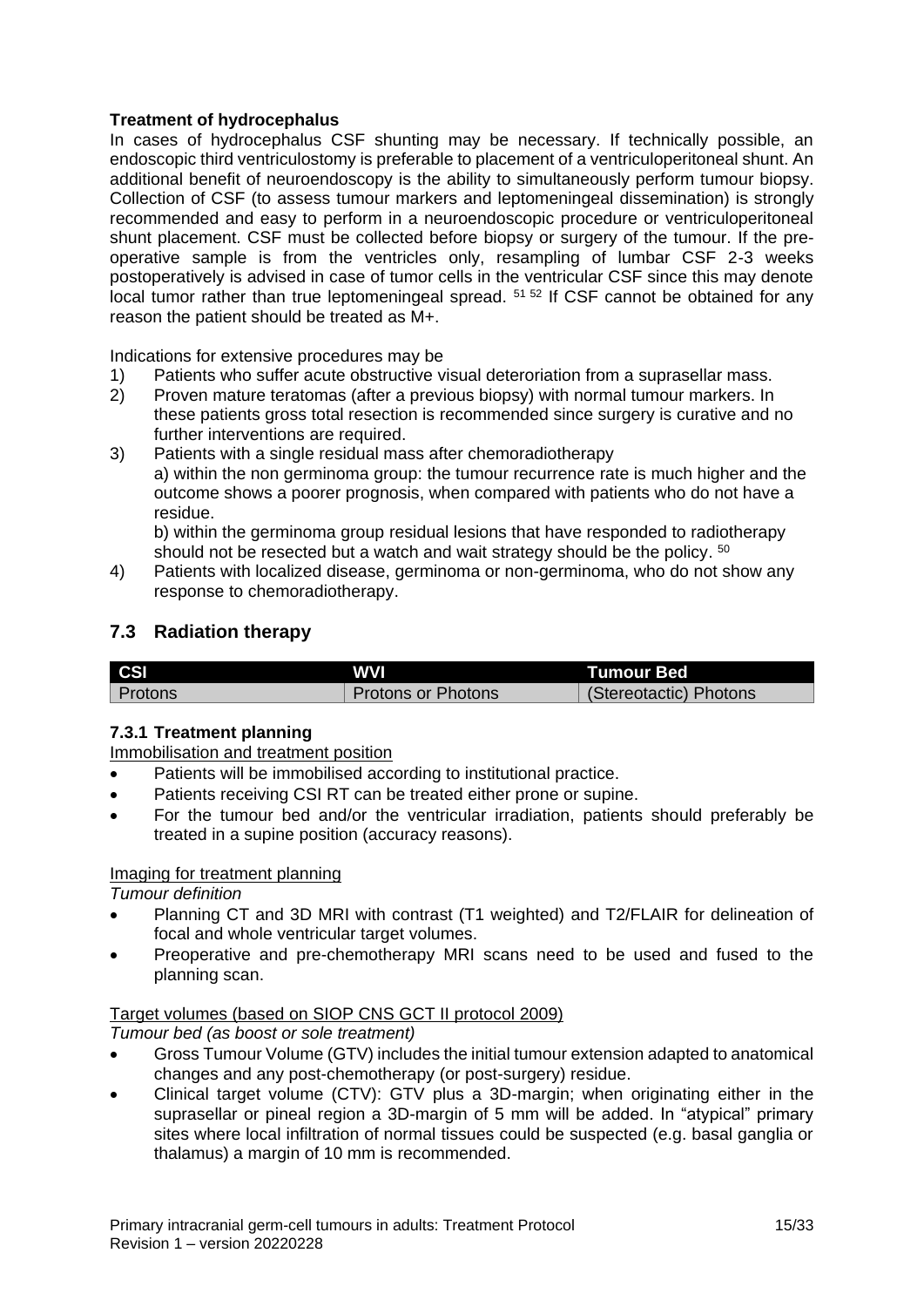• Depending on the size of the target volume, the preferred technique for tumour bed irradiation only is either stereotactic radiotherapy  $( $3-4$  cm) or proton therapy  $(>4$ cm).$ 

#### *Whole ventricles (WVI)*

- GTV: the lateral ventricles, 3rd ventricle and 4th ventricle as visualised on 3D FLAIR MRI including the tumour bed (as defined above).
- CTV: GTV plus a 3D-margin of 5 mm.
- The preferred technique for WVI is either IMRT/VMAT or proton therapy.
- Consider using delineation Atlas www.garc.org (COG group  $\rightarrow$  Contouring Atlas ACNS2021)

### *Craniospinal axis (CSI)*

- CTV: the entire subarachnoidal space is included. Specific attention should be given to inclusion of the cribiform plate, temporal fossa, optic nerves, Meckel's cave and other cranial nerve foramina, the lateral extensions of the spinal nerves and the inclusion of the entire thecal sack caudally as visible on MRI.
	- The preferred technique is intensity modulated proton therapy. Due to the limited availability of proton therapy, a quick start of the referral procedure is mandatory. In case proton therapy is not available or achievable the patient will be treated with photon therapy, either 3D CRT or IMRT/VMAT.
	- Using highly conformal advanced radiation techniques makes image guidance during delivery very important.

#### *Metastasis boost*

- GTV: initial extension of metastatic tumour volumes.
- $CTV: GTV + 3D$  margin 10 mm, adapted to the anatomy (no extension outside the craniospinal axis volume).

#### •

## Organs at risk (OAR)

ALARA (As Low As Reasonably Achievable) principle, without compromising CTV.

| Cranial irradiation       |               |
|---------------------------|---------------|
| <b>OAR</b>                | Max Dose (Gy) |
| <b>Brainstem surface</b>  | 60            |
| <b>Brainstem interior</b> | 54            |
| Chiasm                    | 55            |
| <b>Optic Nerves</b>       | 55            |
| Retina                    | 45            |
| Cochlea                   | 45            |
| <b>Pituitary Gland</b>    | 45            |
| <b>Spinal Cord</b>        | 54            |
|                           |               |

(ref Lambrecht 2018) 53

| ۰.                            |  |
|-------------------------------|--|
| ۰,<br>I<br>×<br>۰.<br>×<br>۰, |  |

| <b>OAR</b>         | Max Dose (Gy)       |
|--------------------|---------------------|
| Spinal cord        | 54                  |
| Thyroid            | 30                  |
| <b>Testes</b>      |                     |
| Ovaries            | 6                   |
| Kidney (bilateral) | Mean dose <15-18 Gy |
|                    | $V12 < 55 \%$       |

(ref Rubin 1989  $54$ , Quantec  $55$ )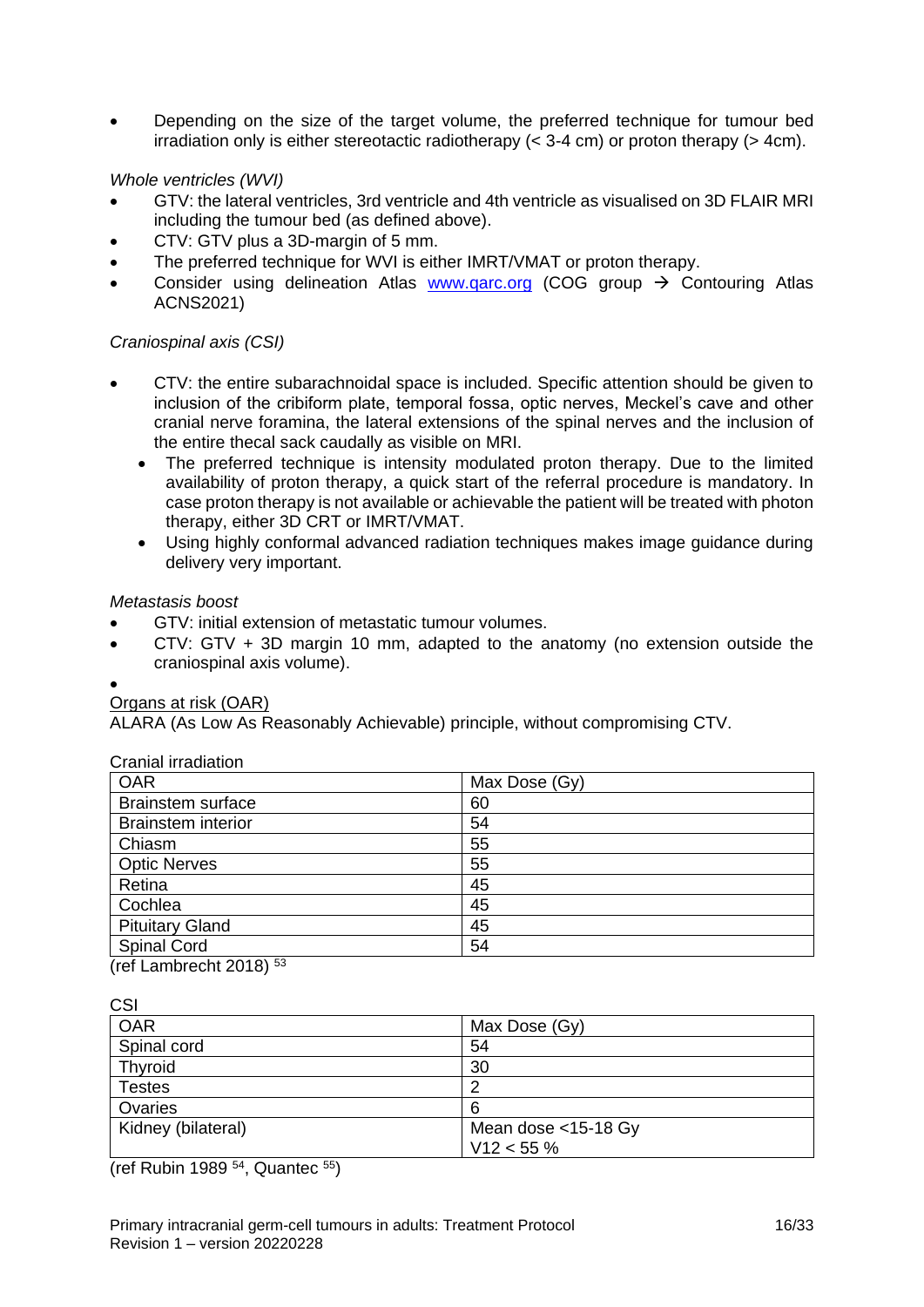## **7.3.2 Pure germinoma**

## Indication

AFP not increased in serum or CSF. β-HCG value plays no role for decision making of radiotherapy.

#### Timing

RT should start as soon as possible but no later than 4-6 weeks from diagnosis. The largest prescribed volume should be treated first.

#### No metastases (M0)

#### Dose and fractionation

| Volume                                              | <b>Total dose</b> | <b>Fraction dose No. Fractions</b> |    |
|-----------------------------------------------------|-------------------|------------------------------------|----|
| WVI and tumour bed<br>(ventricles and tumour + 5mm) | 24                | 1.6                                | 15 |
| Boost to tumour bed<br>$(Tumour + 5 mm)$            | 16                | 1.6                                | 10 |
| Tumour bed total                                    | 40                | 1.6                                | 25 |

*To note:* 1) Germinoma occurring in the basal ganglia require a larger additional CTV margin in addition to the ventricles (10 mm); 2) Bifocal tumours (i.e. tumours both in the pineal and suprasellar region) should also be treated by WVI; 3) Incompletely staged germinoma should also receive CSI; 4) if component of teratoma, incompletely or not resected: increase tumourbed dose boost up to 54.4 Gy.

## Metastases (M1) or incompletely staged

*Indication*: diagnosis based on imaging and/or positive CSF or incomplete staging

## Dose and fractionation

| <b>Volume</b>                                           | Total dose | <b>Fraction dose No. Fractions</b> |    |
|---------------------------------------------------------|------------|------------------------------------|----|
| CSI                                                     | 24         | 1.6                                | 15 |
| Boost to tumour bed and metastases<br>$(Tumour + 5 mm)$ | 16         | 1.6                                | 10 |
| Tumour bed total                                        | 40         | 1.6                                | 25 |

To note: If component of teratoma, incompletely or not resected increase tumourbed dose boost up to 54.4Gy

## **7.3.3 Non-germinomatous germ-cell tumours**

## Indication

• teratoma, embryonal carcinoma, choriocarcinoma, yolk sac tumours and mixed germ cell tumours

Timing

- *After chemotherapy*: RT will start after haematological recovery of the patients, usually within 3-4 weeks following the last cycle of chemotherapy.
- *Without chemotherapy*: RT should start as soon as possible but no later than 4-6 weeks from diagnosis.
- The largest prescribed volume should be treated first.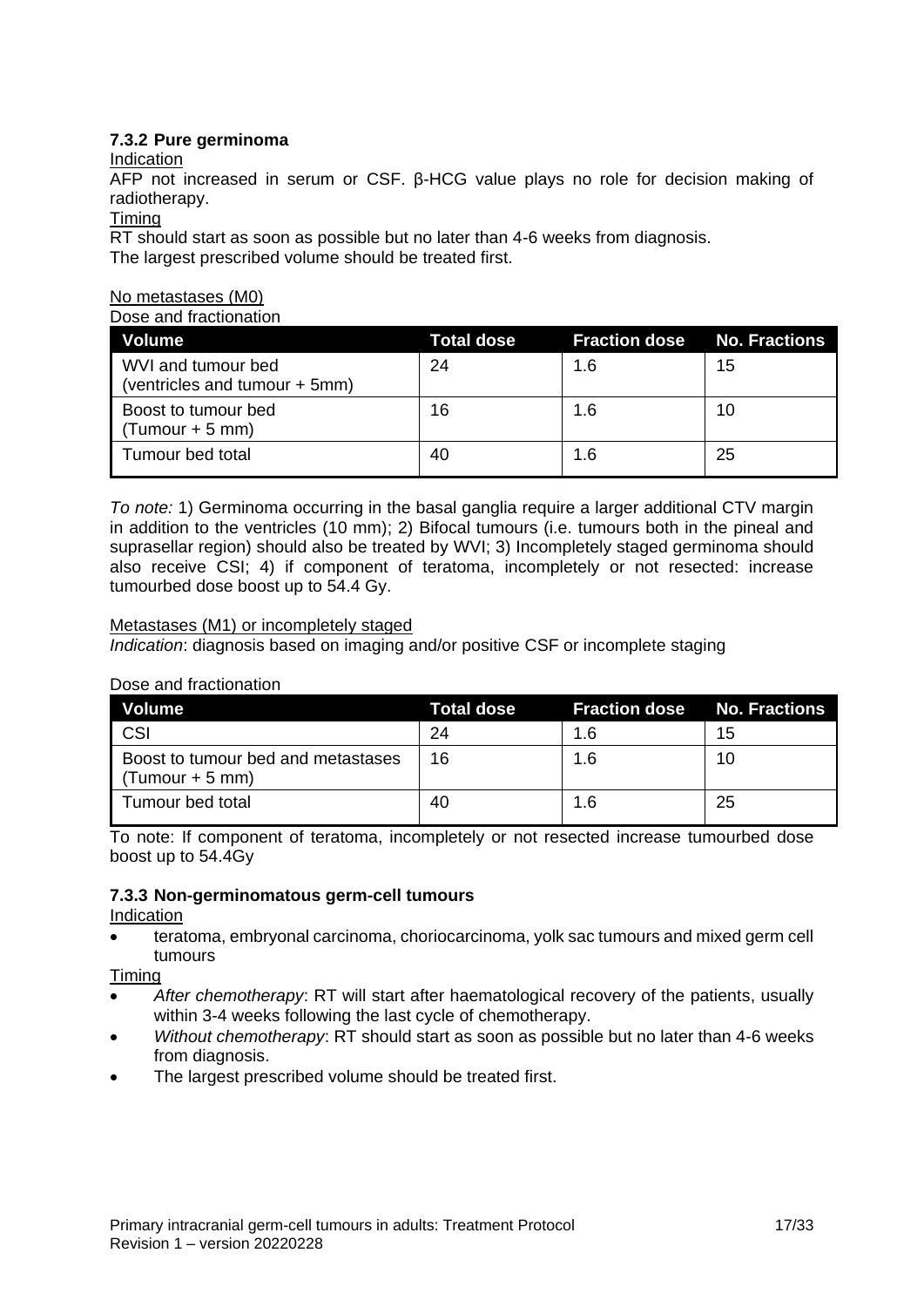No metastases (M0) and treatment with platinum based chemotherapy

Dose and fractionation

| Volume                           | Total dose | <b>Fraction dose No. Fractions</b> |    |
|----------------------------------|------------|------------------------------------|----|
| l Tumour bed                     | 54         | 1.8                                | 30 |
| (pre-chemo/surgery tumour + 5mm) |            |                                    |    |

Metastases (M1)

*Indication*: diagnosis based on imaging and/or positive CSF

## Dose and fractionation

| <b>Volume</b>                                                                                  | <b>Total dose</b> | <b>Fraction dose</b> | <b>No. Fractions</b> |
|------------------------------------------------------------------------------------------------|-------------------|----------------------|----------------------|
| CSI                                                                                            | 30.6              | 1.8                  | 17                   |
| Boost to tumour bed and intracranial<br>metastases<br>(Pre-chemo/pre-surgery tumour + 5<br>mm) | 23.4              | 1.8                  | 13                   |
| Spinal metastases                                                                              | 19.8              | 1.8                  | 11                   |
| Total dose to tumour and intracranial<br>metastases                                            | 54                | 1.8                  | 30                   |
| Total dose to spinal metastases                                                                | 50.4              | 1.8                  | 28                   |

*If more than 2/3 of the spine is involved with macroscopic disease the total dose will be limited to 39.6 Gy (additional boost dose: 9 Gy in 5 daily fractions of 1.8 Gy).*

## **7.3.4 Toxicity of CSI**

## **Acute toxicity (up to 3 months after treatment)**

The most important acute toxicities of the craniospinal irradiation are bone marrow suppression, headache, nausea, dermatitis, alopecia and fatigue. During radiation, patients should be monitored carefully including weekly blood counts. Toxicity resulting from the higher dose region(s) include temporary focal deficits, which may necessitate treatment with steroids. In case of photon therapy mucositis of the GI tract can be expected.

## **Late toxicity (months to years after treatment, irreversible)**

Whole brain irradiation can cause long term neurocognitive toxicity. The neurocognitive effects can vary in severity, ranging from mild concentration problems or short term memory loss to apathy and intellectual decline, and are not reported in great detail for the adult population. Pituitary dysfunction can occur after dosis as low as 20 Gy, and survivors should be screened for endocrine disorders once a year.

Other long term side effects include hearing loss and fibrosis of back musculature.

In case of photon therapy reduced fertility, cardiovascular morbidity can be seen.

## <span id="page-17-0"></span>**7.4 Chemotherapy, schedules and management**

## **7.4.1 Germinoma**

In view of the excellent results of radiotherapy only, chemotherapy is not indicated for adults with intracranial germinoma, irrespective of stage.

## **7.4.2 Non-germinomatous germ cell tumours (PEI also known as VIP)**

In view of the poor prognosis of these patients, all patients will be treated with 4 courses of cisplatin, etoposide and ifosfamide (PEI). In males, the possibility of sperm cryopreservation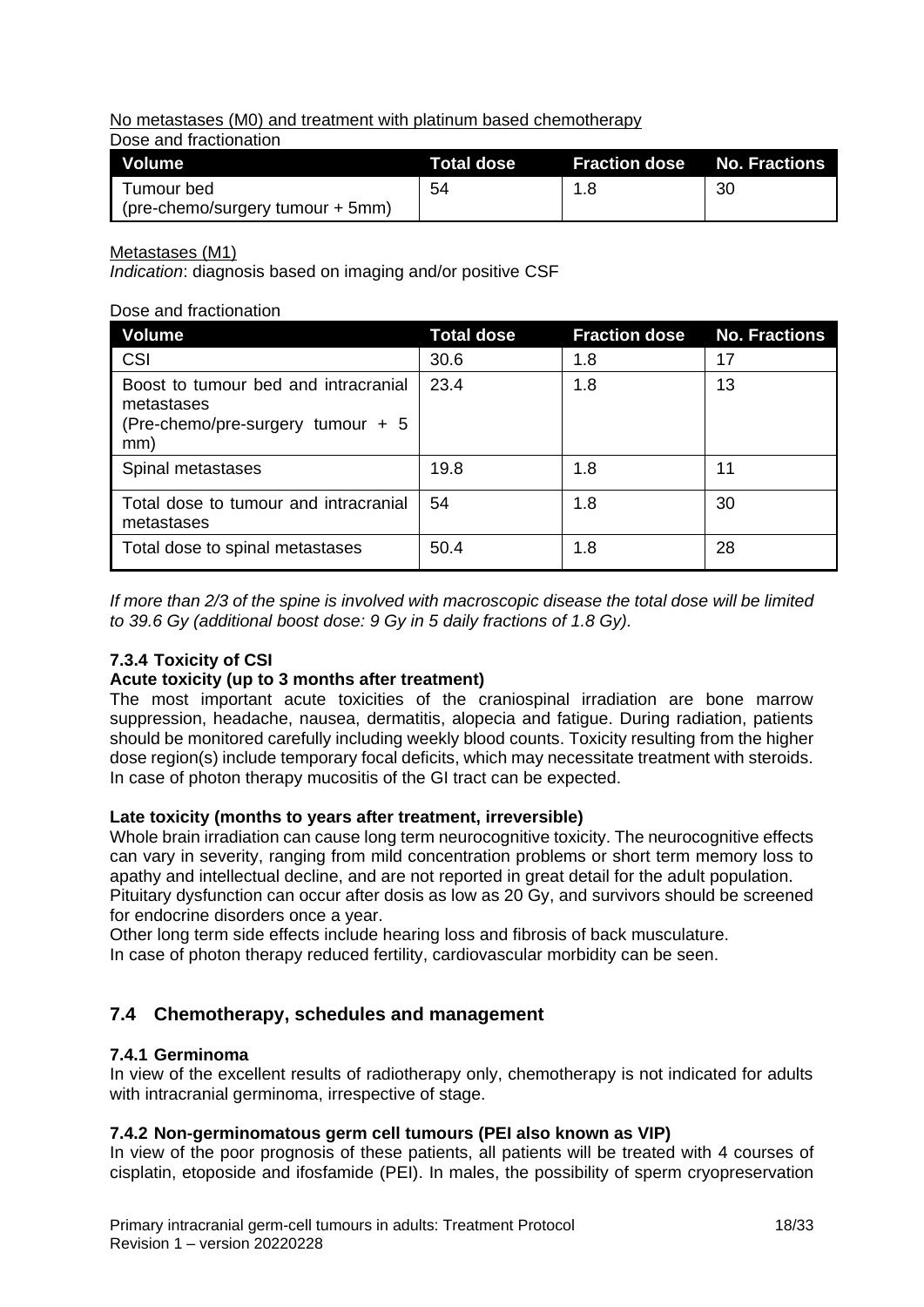should be discussed prior to the initiation of chemotherapy. In females, gonadal protection may be considered, and should be based on local or national recommended practice. After 4 courses, evaluation will take place. All patients will be irradiated after chemotherapy.

| 4xPEI        |                           |                            |  |  |
|--------------|---------------------------|----------------------------|--|--|
| Evaluation   |                           |                            |  |  |
| СR           | PR/SD                     | <b>PD</b>                  |  |  |
|              | resection when resectable | palliative<br>radiotherapy |  |  |
| radiotherapy | radiotherapy              |                            |  |  |

Figure 1. Schematic representation of chemotherapy in the treatment

#### PEI chemotherapy

Each course of PEI consists of:

- Cisplatin 20 mg/m<sup>2</sup>/day days 1, 2, 3, 4, 5
- Etoposide 75 mg/m²/day days 1, 2, 3, 4, 5
- Ifosfamide 1200 mg/m²/day days 1, 2, 3, 4, 5

Courses should be given at 21 day intervals, subject to count recovery.

#### Details of chemotherapy administration

It is advised to insert a central venous catheter according to local practice for the delivery of this chemotherapy.

- Cisplatin (20 mg/m<sup>2</sup>, days 1, 2, 3, 4, 5) should be given over one hour, and must be accompanied by an adequate diuresis. In the absence of diabetes insipidus (DI), this should be achieved with a forced diuresis according to local practice (with mannitol or furosemide).
- *Etoposide* (75 mg/m<sup>2</sup>, days 1, 2, 3, 4, 5) should be diluted to <0.3mg/ml in 0.9% saline (NaCl) and given over one to four hours (according to institutional practice), prior to cisplatin and ifosfamide.
- *Ifosfamide* (1200 mg/m<sup>2</sup>, days 1, 2, 3, 4, 5) is given after cisplatin, over 3 hours by continuous infusion with hydration and mesna (uromexitan), to prevent bladder toxicity.

Other nephrotoxic drugs, including aminoglycoside antibiotics, should be used with caution with ifosfamide and cisplatin.

## Supportive care during chemotherapy

#### *Mesna*

Mesna should be given, according to local protocol, but at a dose of at least 100-120% of the daily ifosfamide dose, starting prior to cisplatin infusion. It is recommended that this is given as a continuous infusion (alongside or added to hydration fluid). In the rare event of haemorrhagic cystitis, mesna or hydration should be increased and diuretics added, according to institutional practice.

## *Hydration fluid*

Hydration fluid should commence at least one hour before start chemotherapy and continue throughout the infusions of cisplatin and ifosfamide, at a total rate (including chemotherapy) of at least 125ml/m<sup>2</sup>/hour (3l/m<sup>2</sup>/day) and continue until 24 hours from the end of the cisplatin infusion. 2.5% glucose 0.45% saline should be used with potassium, magnesium and calcium additives. The following concentrations are recommended: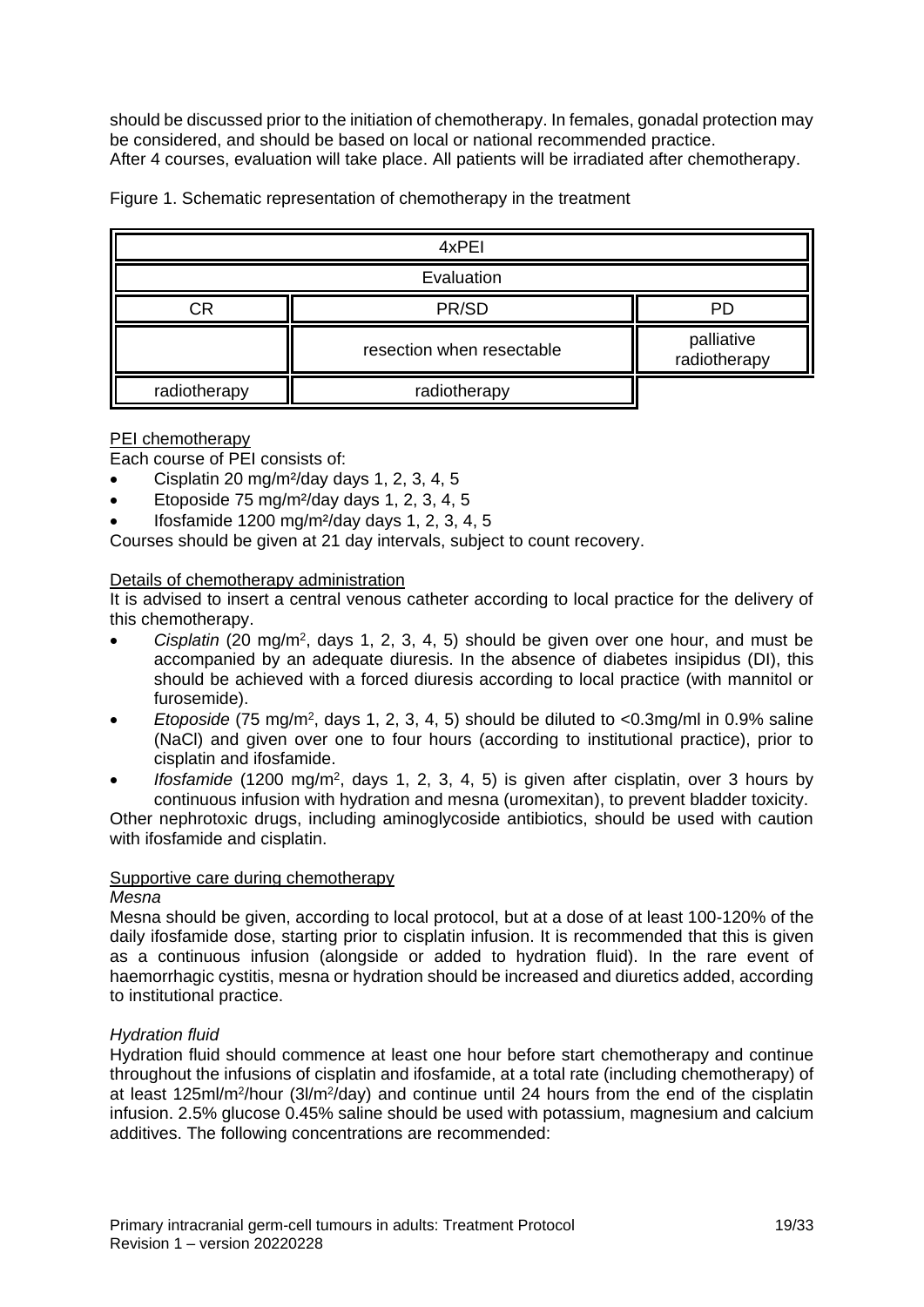- 20 mmol KCI per litre
- 10 mmol MgSO4 per litre
- 0.6 mmol Ca Gluconate per litre

Depending on the volumes used for drugs, the total fluid volume in addition to the hydration fluid is likely to be significant. Consideration should be given to capping this at 3.5I/m<sup>2</sup>/day or 4l/m<sup>2</sup>/day.

*Note:* For patients with diabetes insipidus, consultation with an endocrinologist is advised in order to prevent severe electrolyte disturbances. Particular attention must be paid to urine output and plasma electrolytes in these patients, especially in those without perception of thirst.

#### *Anti-emetic treatment*

Recommended anti-emetic treatment includes a 5HT3-antagonist, metoclopramide and aprepitant. Administration of steroids (e.g. dexamethasone) during chemotherapy should be avoided if at all possible, and only used for anti-emesis if other therapies fail.

#### *Prophylactic antibiotics*

The prophylactic use of cotrimoxazole (sulfamethoxazole/trimethoprim) is optional and should be based on local practice, as no case of pneumocystis jirovecii pneumonitis has been reported in the SIOP CNS GCT 96 series. Prophylactic antibiotic/antifungal decontamination may be used if it is the normal practice in the treating hospital. The choice of antibiotics used during episodes of febrile neutropenia should be based on local guidelines.

#### *Hematopoietic growth factors*

Hematopoietic growth factors are not indicated after the first course. In case of neutropenic fever or delay of next course of chemotherapy due to neutropenia, administration of G-CSF is indicated (rather than decreasing dose).

## **7.4.3 Toxicity, dose modification and treatment delay**

Hematological toxicity

- Courses of chemotherapy should be delayed until haematological recovery from the previous course has taken place, defined by neutrophils of at least  $0.5 \times 10^{9}$ /l and platelets  $100 \times 10^9$ /l.
- In case of febrile neutropenia: consider adding granulocyte-colony stimulating factor in following courses.
- In case of macroscopic hematuria (>10 RBC/HPF): elevate mesna dose to 2400 mg/m<sup>2</sup> /day; ensure adequate hyperhydration with normal serum electrolytes and sufficient urine output. Consider intravesical treatment with NaCl 0.9%. In acute severe cases: consult an urologist immediately for bladder instillation therapy.

At start of course:

- neutrophil granulocytes ≥0.5 x 10<sup>9</sup>/l and
- trombocytes ≥100 x 10<sup>9</sup> /l

Otherwise course should be delayed for one week. If after one week blood counts have recovered, employ 100% dose in case of neutropenia without thrombopenia and add granulocyte-colony stimulating factor. If thrombopenia was the cause for delay, or if granulocyte-colony stimulating factor was already administered after the previous course, a 25% dose reduction of etoposide should be performed. When hematological toxicity requires delay of > 2 weeks despite dose reduction of etoposide, the coordinating team of the LWNO should be consulted.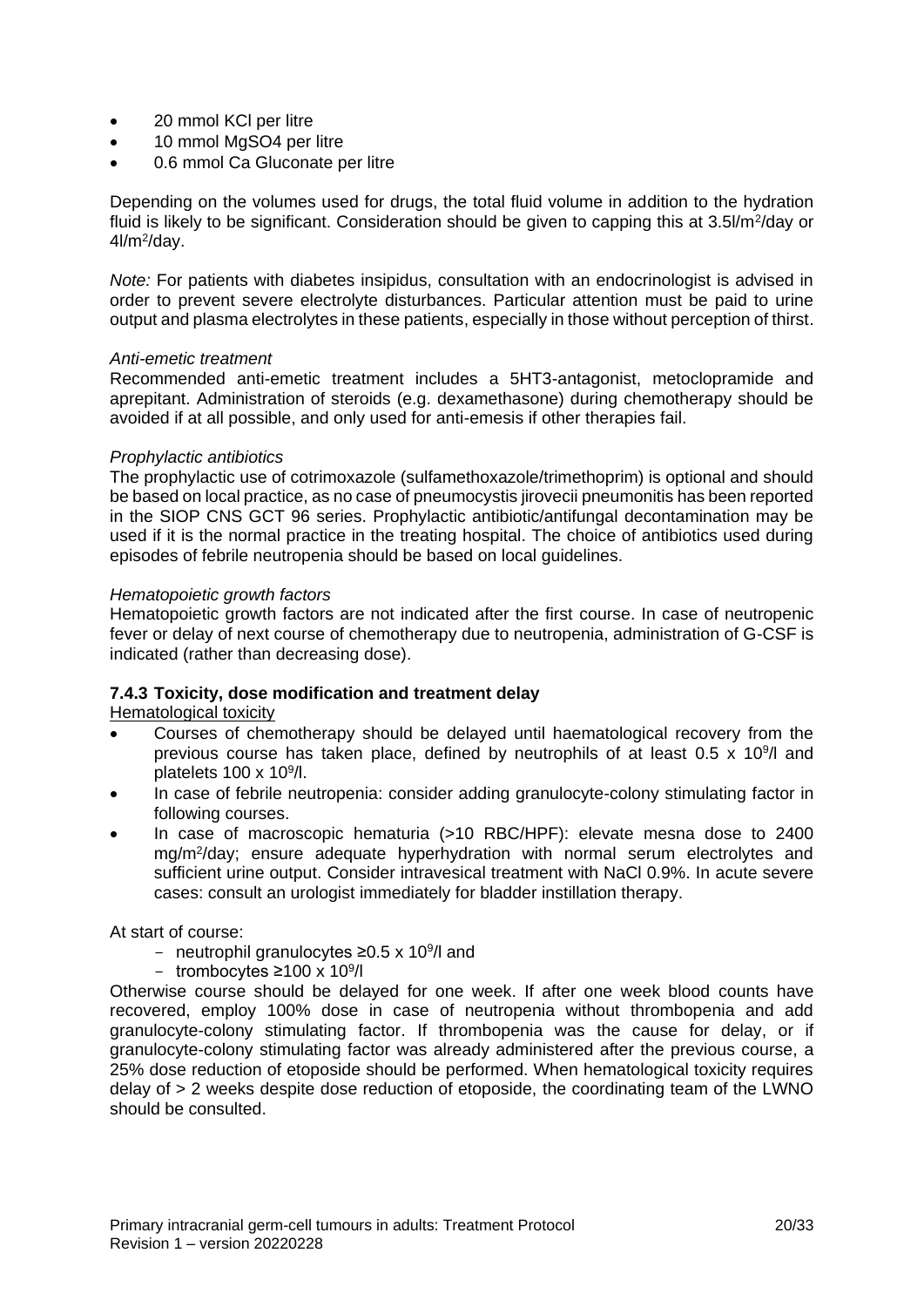## Ototoxicity (lowest grade of best performing ear)

| Grade    | <b>Subjective hearing</b><br>loss            | <b>Audiometry</b>                   | <b>Treatment adjustment</b>              |
|----------|----------------------------------------------|-------------------------------------|------------------------------------------|
| $\Omega$ | no change                                    | loss < 40 db                        | None                                     |
| 1        | no change                                    | $loss > 40$ db at 8000<br><b>Hz</b> | None                                     |
| 2        | tinnitus                                     | $loss \geq 40$ db at 4000<br>Hz     | switch cisplatin to<br>carboplatin AUC 4 |
| 3        | function interference;<br>hearing aid needed | $loss > 40$ db at 2000<br>Hz        | omit any platinum                        |
| 4        | deafness not correctable                     | $loss > 40$ db at 1000<br>Hz        | omit any platinum                        |

 $AUC = area$  under the curve

## Nephrotoxicity (cisplatin)

- Calculated GFR  $<60$  ml /min/1.73 m<sup>2</sup>
- Serum creat > 1.5 x ULN

Delay course with one week. After one week delay GFR should be measured by 24 hours urine collection. If repeat GFR still < 60 ml /min/1.73 m<sup>2</sup> *,switch cisplatin to carboplatin AUC 6.*

## Neurotoxicy (Ifosfamide)

Cerebral adverse events can occur and are characterised by diminished consciousness, deliriousness, anxiety and hallucinations. Recovery can be a matter of days to weeks. Beneficial effects were seen by administration of methylene blue 6 x 50 mg/day i.v. and of thiamine 6 x 100 mg in 100 ml NaCl 0.9% in 10 minutes i.v. In subsequent courses, prophylactic methyleneblue 6 x 50 mg IV daily should be considered. In case of recurrence, substitution with cyclofosfamide 800 mg/m<sup>2</sup> on day 1 only may be considered.

## **7.4.4 Investigations before each course of chemotherapy**

- Clinical examination including neurological assessment and WHO-ECOG performance status
- **Weight**
- Full blood count
- Blood biochemistry: electrolytes, urea, creatinine, ALT/AST, Alkaline phosphatase, bilirubin, albumin, magnesium, calcium, phosphate
- Serum markers (AFP and total HCG)
- Creatinine clearance calculated by Cockroft-Gault formula
- Pure tone audiometry (if indicated)

## **7.4.5 Tumour evaluation during chemotherapy**

## Serum markers

Before each course of chemotherapy, serum markers AFP and HCG will be determined. The calculated half life of AFP is 5–7 days, and for HCG around 50 hours. If markers rise during chemotherapy and if the elevation cannot be accounted for by this half-life, radiotherapy must be considered if imaging studies confirm progression. It is recognized that markers may increase in the first one to two weeks after the first course of PEI ('surge') despite chemosensitivity, and calculations should take that into account.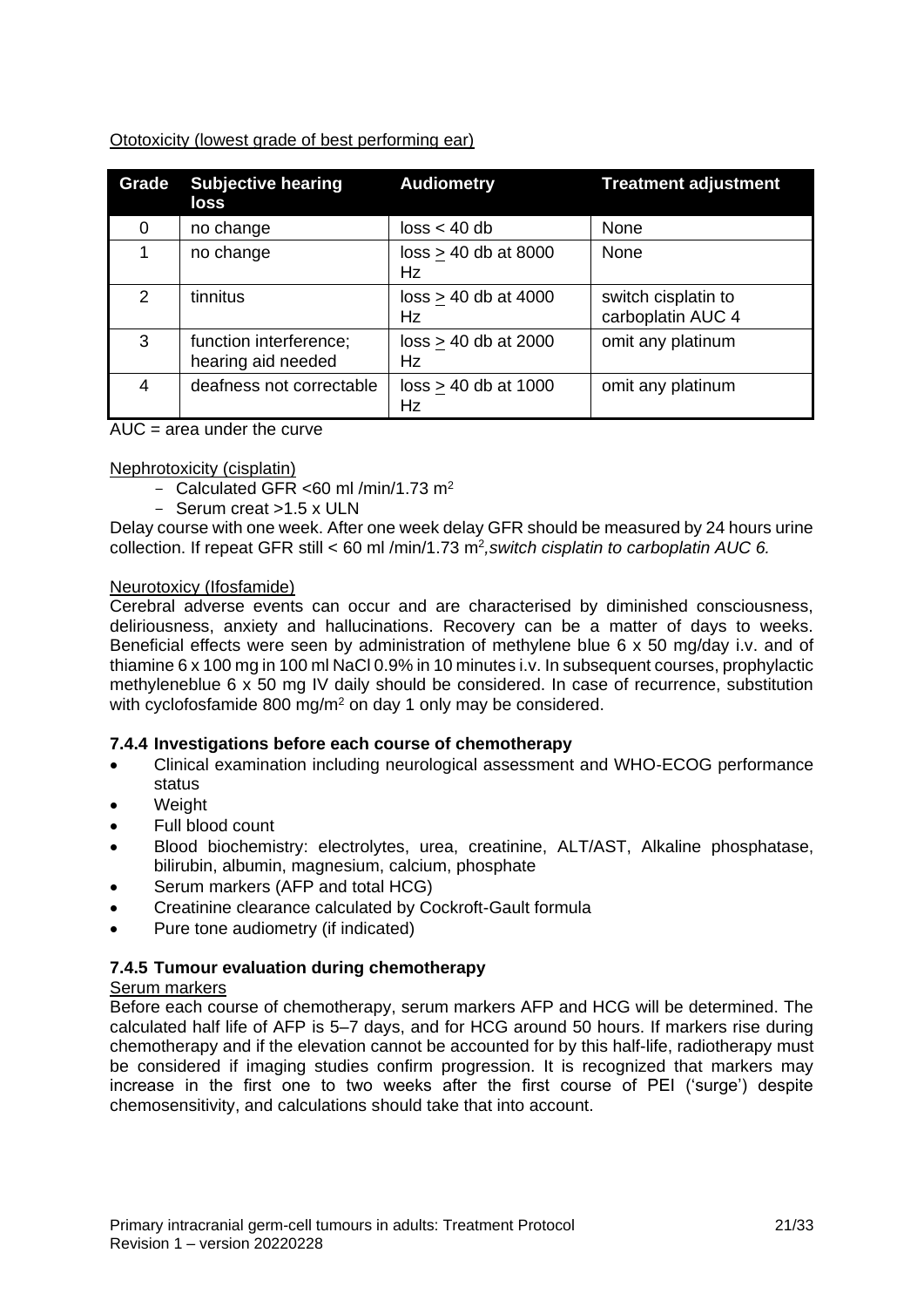## Imaging

After the 4<sup>th</sup> course of PEI, MRI scanning of the brain will be performed. In case of irresectable progressive disease, 2nd line chemotherapy may be considered after consultation of a specialized centre. Otherwise immediate radiotherapy is advised. In case of suspicion of early progression based on rising markers or neurological symptoms, imaging may be done earlier.

## <span id="page-21-0"></span>**7.5 Follow-up**

See Chapter 8, Tables of evaluations.

MR imaging, as well as clinical and neurologic examination and serum tumour markers should be done 6-12 weeks after the end of treatment. Thereafter if possible every 4 months in the first year, every 6 months in the second and third year and yearly thereafter until year 5. The MRI should be made of the brain in all patients. Additionally, in patients with abnormal spinal MRI at diagnosis spinal MRI should be repeated at the end of treatment and thereafter on clinical indication and at least with every other cranial MRI. In NGGCT with elevated markers at diagnosis markers should be evaluated two-monthly after treatment in the first year, 3 monthly in the second year, 6-monthly in the third year and yearly thereafter until 5 years.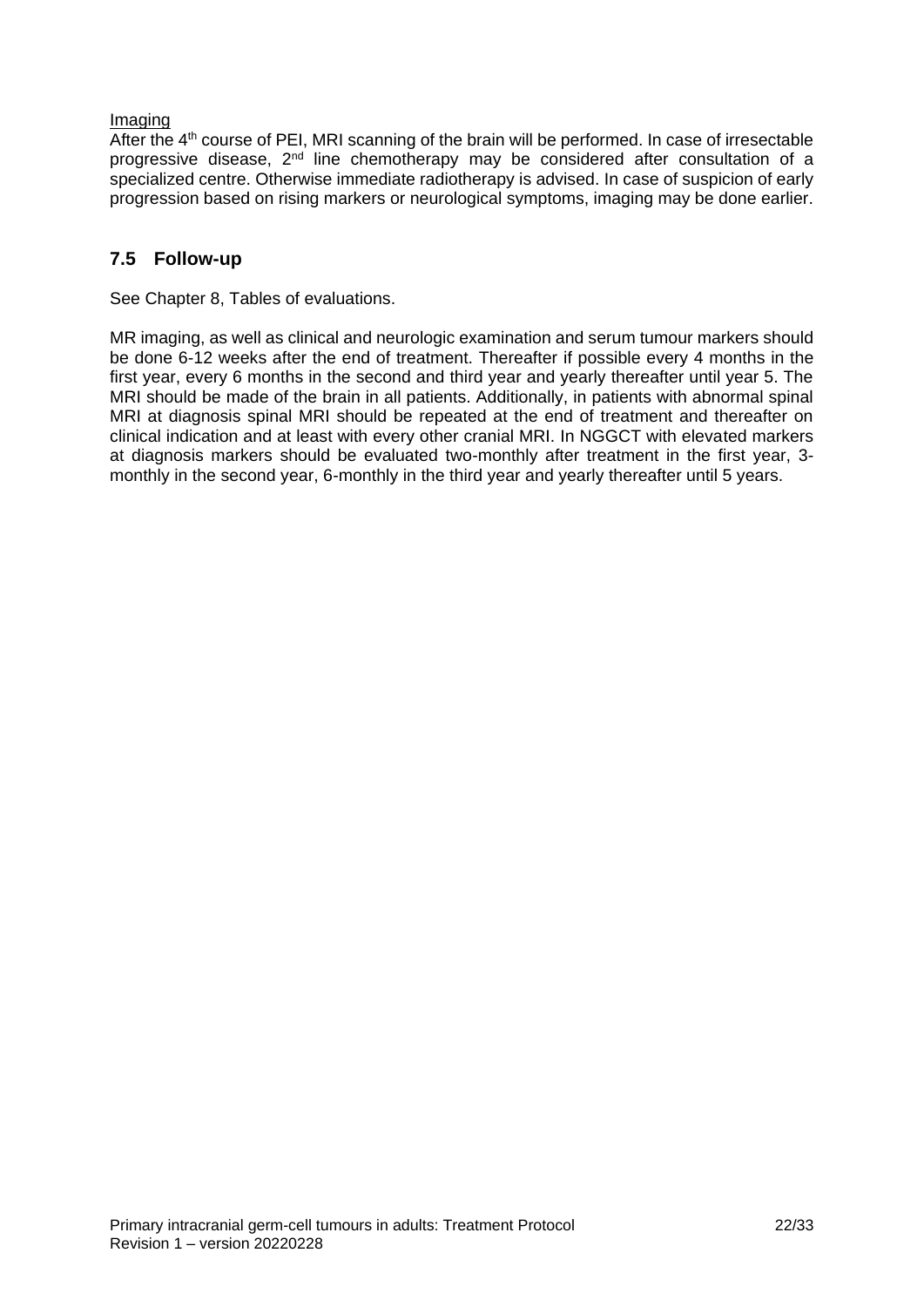## <span id="page-22-0"></span>**8 Table of evaluations**

| rable it is quited evaluations in germinolita patients treated with radiotherapy only |                    |                           |                       |                            |                     |                           |
|---------------------------------------------------------------------------------------|--------------------|---------------------------|-----------------------|----------------------------|---------------------|---------------------------|
| <b>Observation</b>                                                                    | Preopera<br>tively | <b>After</b><br>resection | <b>Prior to</b><br>RT | <b>During RT</b>           | At the end<br>of RT | <b>After</b><br>treatment |
| Physical and<br>neurological<br>exam                                                  | X                  | X                         | X                     | Weekly                     | X                   | Хc                        |
| Weight                                                                                |                    |                           | X                     | Weekly                     | X                   |                           |
| <b>WHO</b><br>performance                                                             |                    |                           | X                     | Weekly                     | X                   |                           |
| <b>MRI</b> brain                                                                      | X.                 | Xa                        |                       |                            | X                   | Хp                        |
| <b>MRI</b> spine                                                                      | X                  |                           |                       |                            | $X^c$               | $X$ ,c                    |
| <b>CSF</b><br>cytology                                                                | X                  |                           |                       |                            |                     |                           |
| <b>CSF</b><br>tumor<br>markers                                                        | X <sup>d</sup>     | X <sup>d</sup>            |                       |                            | X                   |                           |
| Serum tumor<br>markers                                                                | X                  | X                         |                       |                            | $\sf X$             | Xb                        |
| <b>CBC</b>                                                                            | X                  |                           | X                     | if<br>Weekly<br><b>CSI</b> | X                   |                           |

#### **Table 1. Required evaluations in germinoma patients treated with radiotherapy only**

a) Only after resection, not necessary after biopsy: within 48h

b) Every 4 months 1st year, every 6 months second year, yearly thereafter until 5 years

c) Only repeat if positive at outset, at least with alternate brain MRIs and if symptomatic d) If the pre-operative sample is from the ventricles only, resampling of lumbar CSF 2-3 weeks postoperatively is advised in case of tumor cells in the ventricular CSF since this may denote local tumor rather than true leptomeningeal spread. <sup>51 52</sup> If CSF cannot be obtained for any reason the patient should be treated as M+.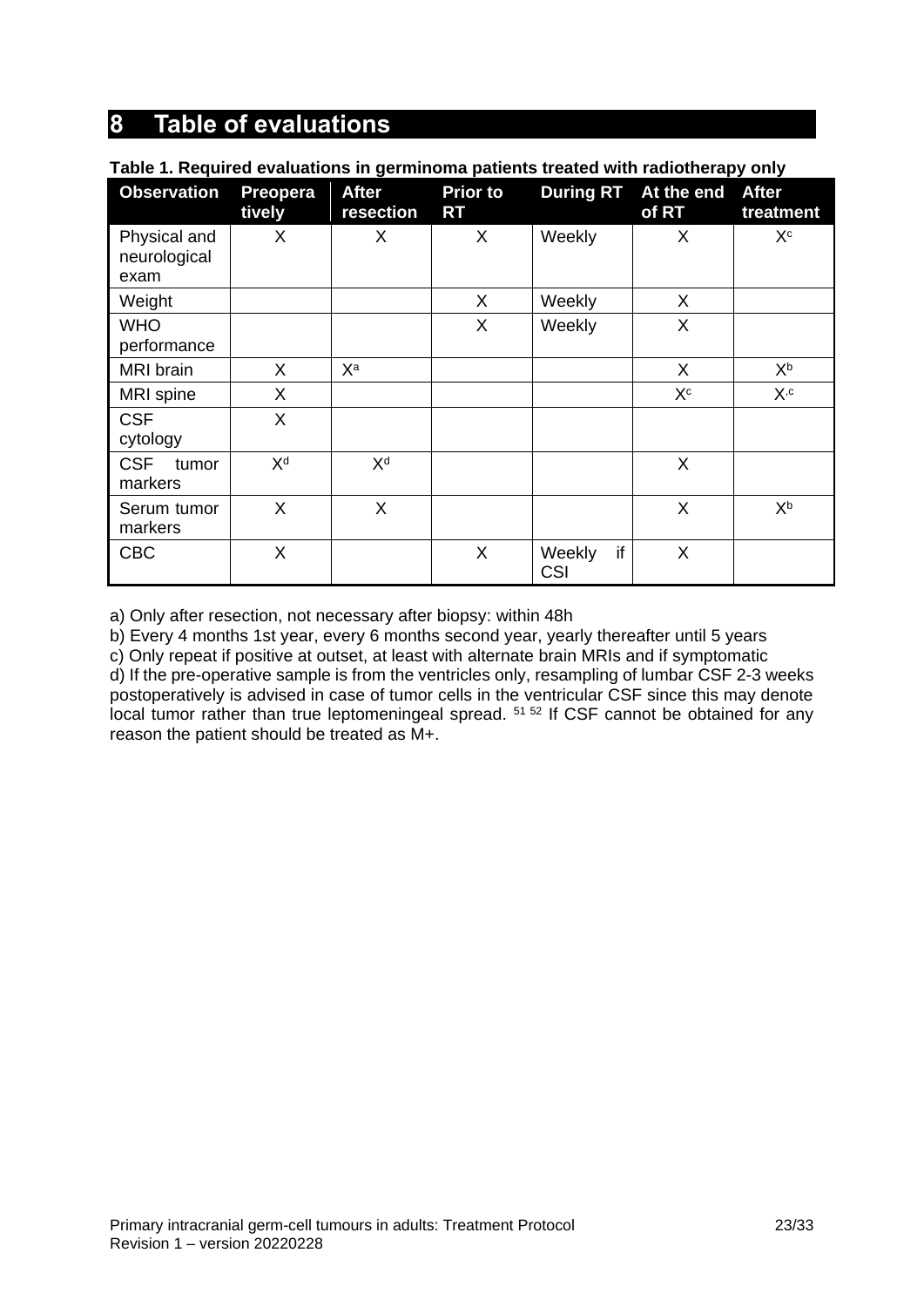|              | Table 2. Required observations in non-germinoma patients treated with chemotherapy and |  |  |
|--------------|----------------------------------------------------------------------------------------|--|--|
| radiotherapy |                                                                                        |  |  |

| <b>Observation</b>                   | <b>Preoper</b><br>atively | <b>Postoper</b><br>atively | <b>Prior to</b><br>each PEI | <b>Prior to</b><br><b>RT</b> | <b>During RT</b> | At the end<br>of RT (6-12<br>wks after) | <b>Follow-</b><br>up            |
|--------------------------------------|---------------------------|----------------------------|-----------------------------|------------------------------|------------------|-----------------------------------------|---------------------------------|
| Physical and<br>neurological<br>exam | $\sf X$                   | $\sf X$                    | X                           | X                            | Weekly           | X                                       | $\mathsf{X}^{\operatorname{c}}$ |
| Height (prior<br>to first PEI)       |                           |                            | X                           |                              |                  |                                         |                                 |
| Weight                               |                           |                            | $\sf X$                     | $\mathsf{X}$                 |                  | $\mathsf{X}$                            |                                 |
| Performance<br>status                |                           |                            | X                           | X                            | Weekly           | $\boldsymbol{\mathsf{X}}$               |                                 |
| <b>NCI-CTC</b><br>toxicity           |                           |                            | X                           | $\sf X$                      | Weekly           | $\mathsf{X}$                            |                                 |
| MRI brain                            | $\sf X$                   | Xa                         |                             | $\mathsf{X}$                 |                  | $\sf X$                                 | $X^b$                           |
| MRI spine                            | X                         |                            |                             | $X^c$                        |                  | X <sup>c</sup>                          | $X^c$                           |
| CSF cytology                         | $\sf X$                   |                            |                             |                              |                  |                                         |                                 |
| <b>CSF</b><br>tumor<br>markers       | X <sup>h</sup>            | X <sup>h</sup>             |                             | X <sup>d</sup>               |                  | $\boldsymbol{\mathsf{X}}$               |                                 |
| Serum tumor<br>markers               | X                         |                            | X                           | $\boldsymbol{\mathsf{X}}$    |                  | X                                       | X <sup>e</sup>                  |
| <b>CBC</b>                           |                           |                            | X                           | X                            | Weekly           | $\sf X$                                 |                                 |
| <b>Blood</b><br>chemistry f          |                           |                            | X                           | X                            |                  |                                         |                                 |
| Audiometry                           | X                         |                            | X <sup>g</sup>              |                              |                  |                                         |                                 |

a) Only after resection, not necessary after biopsy: within 48h

b) Every 4 months 1<sup>st</sup> year, every 6 months second year, yearly thereafter until 5 years

c) Only repeat if positive at outset, at least with alternate brain MRIs and if symptomatic

d) Consider if positive at outset and clinically indicated

e) 2-monthly in 1<sup>st</sup> year, 3-monthly second year, 6-monthly 3<sup>rd</sup> year, thereafter yearly until 5 years

f) Sodium, potassium, calcium, magnesium, creatinine, Cockcroft creatinine clearance, blood urea nitrogen, bilirubine, ASAT, ALAT, GGT, LDH. Additionally endocrinologic evaluation if clinically required.

g) Prior to first chemotherapy, thereafter on indication only.

h) If the pre-operative sample is from the ventricles only, resampling of lumbar CSF 2-3 weeks postoperatively is advised in case of tumor cells in the ventricular CSF since this may denote local tumor rather than true leptomeningeal spread. <sup>51 52</sup> If CSF cannot be obtained for any reason the patient should be treated as M+.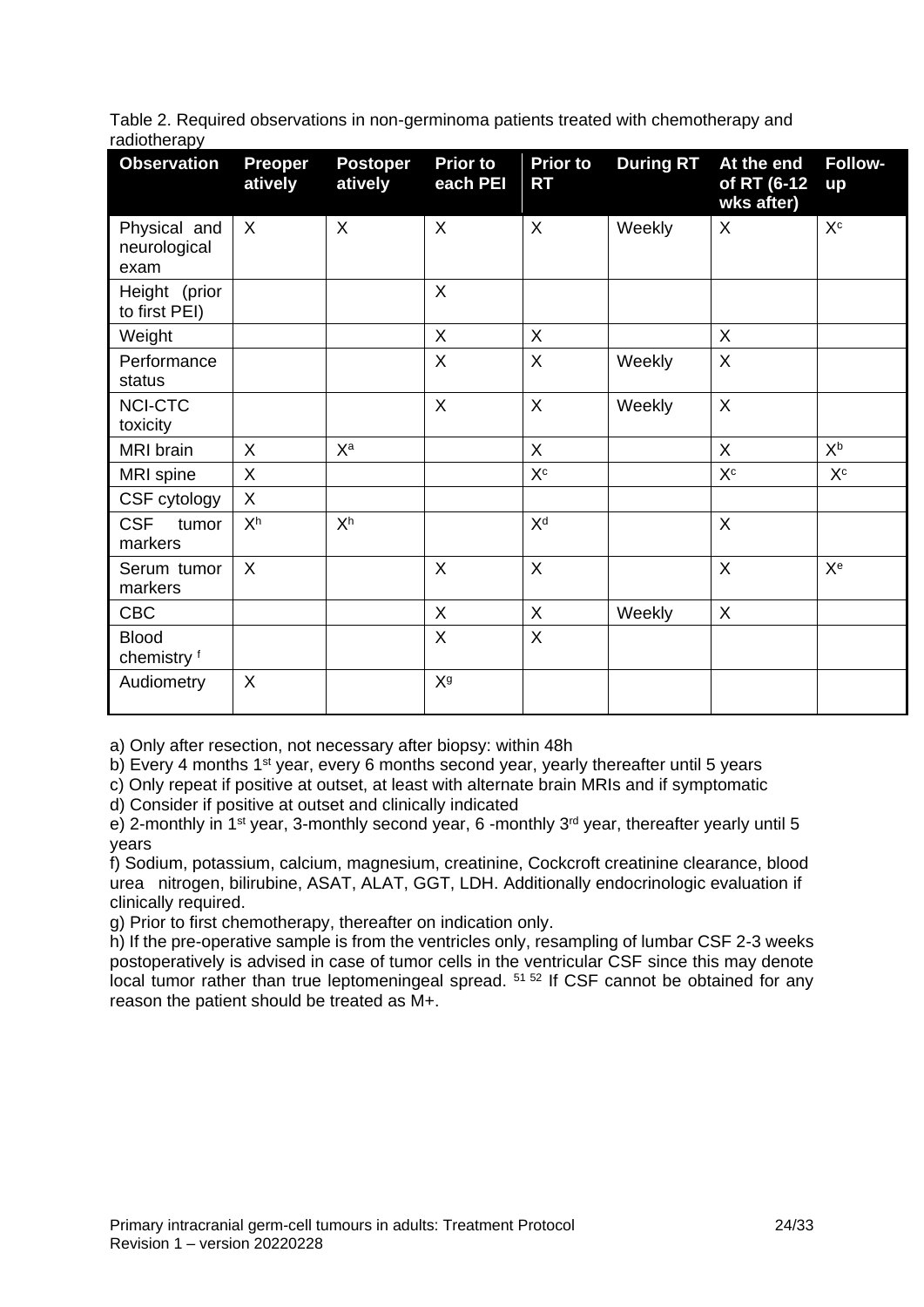## <span id="page-24-0"></span>**9 References**

- (1) Kaatsch P, Rickert CH, Kuhl J, Schuz J, Michaelis J. Population-based epidemiologic data on brain tumors in German children. Cancer 2001 Dec 15;92(12):3155-64.
- (2) Kamoshima Y, Sawamura Y. Update on current standard treatments in central nervous system germ cell tumors. Curr Opin Neurol 2010 Dec;23(6):571-5.
- (3) Sloetjes KG, van den Bergh JP, Wesseling P, Otten BJ, Pieters GF, Hermus AR. [Clinical presentation, treatment, and follow-up of 32 patients with a primary intracranial germinoma, registered during the previous 15 years in the Dutch Pathological-Anatomical National Automated Archive (PALGA)]. Ned Tijdschr Geneeskd 2000 Nov 18;144(47):2264-8.
- (4) Matsutani M, Sano K, Takakura K, Fujimaki T, Nakamura O, Funata N, et al. Primary intracranial germ cell tumors: a clinical analysis of 153 histologically verified cases. J Neurosurg 1997 Mar;86(3):446-55.
- (5) Blakeley JO, Grossman SA. Management of pineal region tumors. Curr Treat Options Oncol 2006 Nov;7(6):505-16.
- (6) Matsutani M. Combined chemotherapy and radiation therapy for CNS germ cell tumors- -the Japanese experience. J Neurooncol 2001 Sep;54(3):311-6.
- (7) Aoyama H, Shirato H, Ikeda J, Fujieda K, Miyasaka K, Sawamura Y. Induction chemotherapy followed by low-dose involved-field radiotherapy for intracranial germ cell tumors. J Clin Oncol 2002 Feb 1;20(3):857-65.
- (8) Germ cell tumours. In: Louis DN, Oghaki H, Wiestler OD, Cavenee WK, editors. WHO Classification of Tumours of the Central Nervous System.Lyon, France: IARC; 2007. p. 198-204.
- (9) Germ cell tumours. In: Berger MS, Prados MD, editors. Textbook of Neuro-Oncology.Philadelphia: Elsevier Inc; 2005. p. 310-20.
- (10) Ogino H, Shibamoto Y, Takanaka T, Suzuki K, Ishihara S, Yamada T, et al. CNS germinoma with elevated serum human chorionic gonadotropin level: clinical characteristics and treatment outcome. Int J Radiat Oncol Biol Phys 2005 Jul 1;62(3):803-8.
- (11) Inamura T, Nishio S, Ikezaki K, Fukui M. Human chorionic gonadotrophin in CSF, not serum, predicts outcome in germinoma. J Neurol Neurosurg Psychiatry 1999 May;66(5):654-7.
- (12) Sawamura Y, de TN, Ishii N, Abe H. Management of primary intracranial germinomas: diagnostic surgery or radical resection? J Neurosurg 1997 Aug;87(2):262-6.
- (13) Finlay J, da Silva NS, Lavey R, Bouffet E, Kellie SJ, Shaw E, et al. The management of patients with primary central nervous system (CNS) germinoma: current controversies requiring resolution. Pediatr Blood Cancer 2008 Aug;51(2):313-6.
- (14) Luther N, Edgar MA, Dunkel IJ, Souweidane MM. Correlation of endoscopic biopsy with tumor marker status in primary intracranial germ cell tumors. J Neurooncol 2006 Aug;79(1):45-50.
- (15) Souweidane MM, Krieger MD, Weiner HL, Finlay JL. Surgical management of primary central nervous system germ cell tumors: proceedings from the Second International Symposium on Central Nervous System Germ Cell Tumors. J Neurosurg Pediatr 2010 Aug;6(2):125-30.
- (16) Wong KT, Koh KB, Lee SH, Chee CP. Intracranial germinoma metastasizing via a ventriculo-peritoneal shunt. Singapore Med J 1996 Aug;37(4):441-2.
- (17) Haw C, Steinbok P. Ventriculoscope tract recurrence after endoscopic biopsy of pineal germinoma. Pediatr Neurosurg 2001 Apr;34(4):215-7.
- (18) Cho J, Choi JU, Kim DS, Suh CO. Low-dose craniospinal irradiation as a definitive treatment for intracranial germinoma. Radiother Oncol 2009 Apr;91(1):75-9.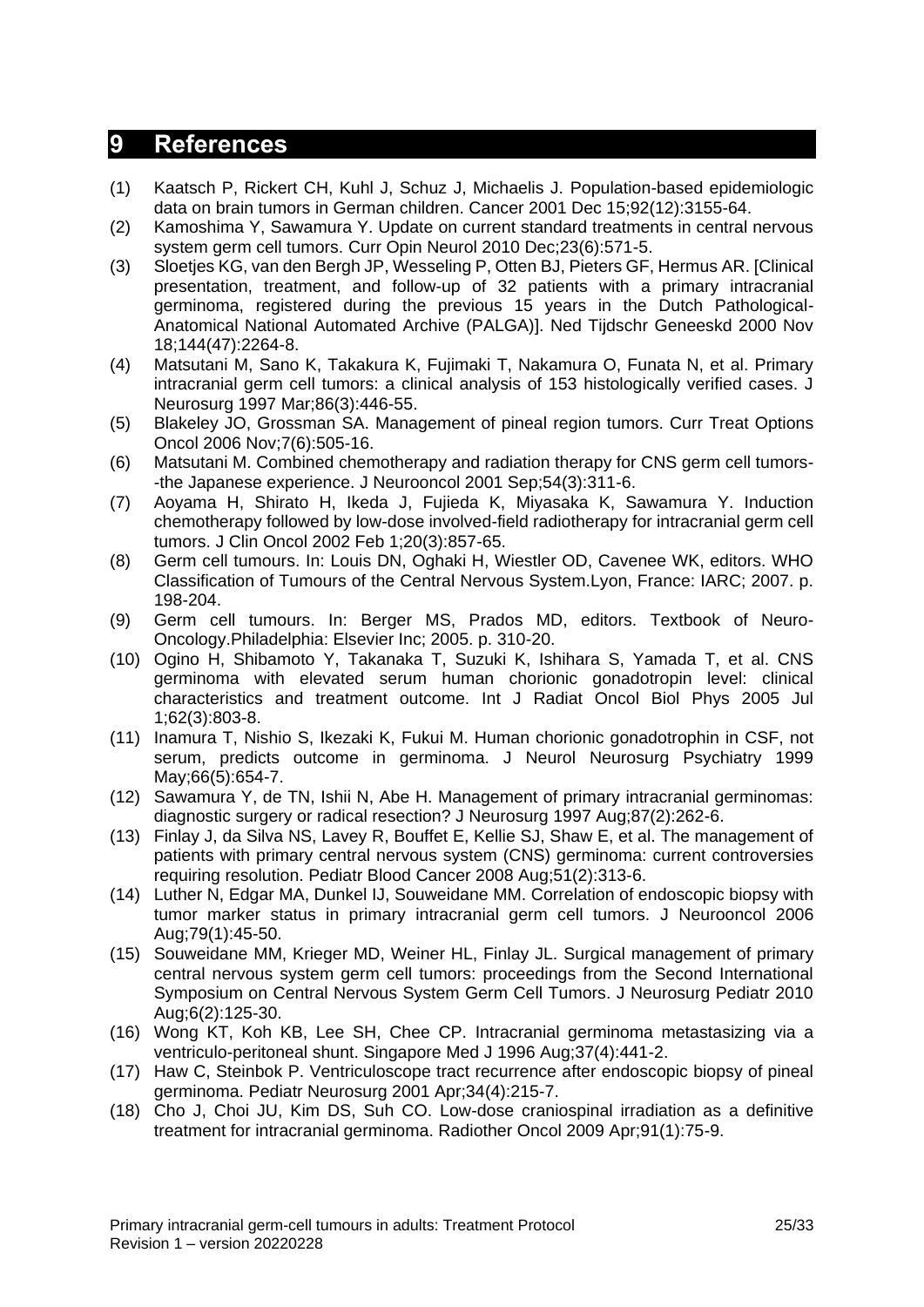- (19) Nguyen QN, Chang EL, Allen PK, Maor MH, Ater JL, Mahajan A, et al. Focal and craniospinal irradiation for patients with intracranial germinoma and patterns of failure. Cancer 2006 Nov 1;107(9):2228-36.
- (20) Schoenfeld GO, Amdur RJ, Schmalfuss IM, Morris CG, Keole SR, Mendenhall WM, et al. Low-dose prophylactic craniospinal radiotherapy for intracranial germinoma. Int J Radiat Oncol Biol Phys 2006 Jun 1;65(2):481-5.
- (21) Bamberg M, Kortmann RD, Calaminus G, Becker G, Meisner C, Harms D, et al. Radiation therapy for intracranial germinoma: results of the German cooperative prospective trials MAKEI 83/86/89. J Clin Oncol 1999 Aug;17(8):2585-92.
- (22) Maity A, Shu HK, Janss A, Belasco JB, Rorke L, Phillips PC, et al. Craniospinal radiation in the treatment of biopsy-proven intracranial germinomas: twenty-five years' experience in a single center. Int J Radiat Oncol Biol Phys 2004 Mar 15;58(4):1165-70.
- (23) Eom KY, Kim IH, Park CI, Kim HJ, Kim JH, Kim K, et al. Upfront chemotherapy and involved-field radiotherapy results in more relapses than extended radiotherapy for intracranial germinomas: modification in radiotherapy volume might be needed. Int J Radiat Oncol Biol Phys 2008 Jul 1;71(3):667-71.
- (24) Rogers SJ, Mosleh-Shirazi MA, Saran FH. Radiotherapy of localised intracranial germinoma: time to sever historical ties? Lancet Oncol 2005 Jul;6(7):509-19.
- (25) Haas-Kogan DA, Missett BT, Wara WM, Donaldson SS, Lamborn KR, Prados MD, et al. Radiation therapy for intracranial germ cell tumors. Int J Radiat Oncol Biol Phys 2003 Jun 1;56(2):511-8.
- (26) Jensen AW, Laack NN, Buckner JC, Schomberg PJ, Wetmore CJ, Brown PD. Long-term follow-up of dose-adapted and reduced-field radiotherapy with or without chemotherapy for central nervous system germinoma. Int J Radiat Oncol Biol Phys 2010 Aug 1;77(5):1449-56.
- (27) Merchant TE, Sherwood SH, Mulhern RK, Rose SR, Thompson SJ, Sanford RA, et al. CNS germinoma: disease control and long-term functional outcome for 12 children treated with craniospinal irradiation. Int J Radiat Oncol Biol Phys 2000 Mar 15;46(5):1171-6.
- (28) Ogawa K, Shikama N, Toita T, Nakamura K, Uno T, Onishi H, et al. Long-term results of radiotherapy for intracranial germinoma: a multi-institutional retrospective review of 126 patients. Int J Radiat Oncol Biol Phys 2004 Mar 1;58(3):705-13. (29) Tseng CK, Tsang NM, Wei KC, Jaing TH, Pai PC, Chang TC. Radiotherapy to primary CNS germinoma: how large an irradiated volume is justified for tumor control? J Neurooncol 2003 May;62(3):343-8.
- (30) Borg M. Germ cell tumours of the central nervous system in children-controversies in radiotherapy. Med Pediatr Oncol 2003 Jun;40(6):367-74.
- (31) Wolden SL, Wara WM, Larson DA, Prados MD, Edwards MS, Sneed PK. Radiation therapy for primary intracranial germ-cell tumors. Int J Radiat Oncol Biol Phys 1995 Jul 15;32(4):943-9.
- (32) Foote M, Millar BA, Sahgal A, Menard C, Payne D, Mason W, et al. Clinical outcomes of adult patients with primary intracranial germinomas treated with low-dose craniospinal radiotherapy and local boost. J Neurooncol 2010 Dec;100(3):459-63.
- (33) Huh SJ, Kim IH, Ha SW, Park CI. Radiotherapy of germinomas involving the basal ganglia and thalamus. Radiother Oncol 1992 Nov;25(3):213-5.
- (34) Sonoda Y, Kumabe T, Sugiyama S, Kanamori M, Yamashita Y, Saito R, et al. Germ cell tumors in the basal ganglia: problems of early diagnosis and treatment. J Neurosurg Pediatr 2008 Aug;2(2):118-24.
- (35) Lafay-Cousin L, Millar BA, Mabbott D, Spiegler B, Drake J, Bartels U, et al. Limited-field radiation for bifocal germinoma. Int J Radiat Oncol Biol Phys 2006 Jun 1;65(2):486-92.
- (36) Nasta A, Krieger M, Gonzalez I, Villablanca J, Jubran R, Anderson C, et al. Treatment of primary CNS germinomas: The Children's Hospital Los Angeles experience, 1985– 2005. 2005 Nov 18; 2005 p. 520.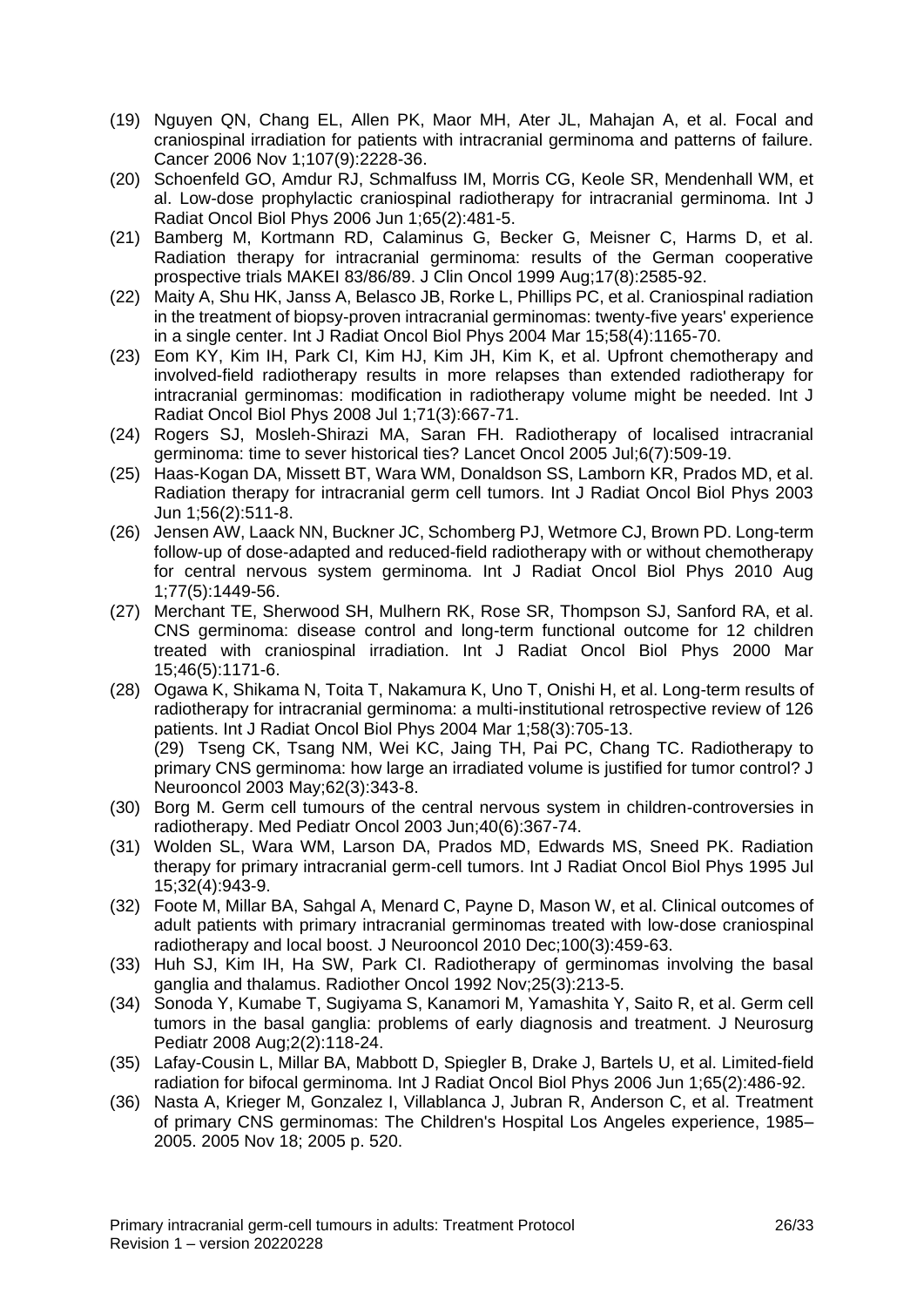- (37) Weksberg DC, Shibamoto Y, Paulino AC. Bifocal Intracranial Germinoma: A Retrospective Analysis of Treatment Outcomes in 20 Patients and Review of the Literature. Int J Radiat Oncol Biol Phys 2011 Jun 11.
- (38) Jennings MT, Gelman R, Hochberg F. Intracranial germ-cell tumors: natural history and pathogenesis. J Neurosurg 1985 Aug;63(2):155-67.
- (39) Balmaceda C, Heller G, Rosenblum M, Diez B, Villablanca JG, Kellie S, et al. Chemotherapy without irradiation--a novel approach for newly diagnosed CNS germ cell tumors: results of an international cooperative trial. The First International Central Nervous System Germ Cell Tumor Study. J Clin Oncol 1996 Nov;14(11):2908-15.
- (40) Baranzelli MC, Patte C, Bouffet E, Portas M, Mechinaud-Lacroix F, Sariban E, et al. An attempt to treat pediatric intracranial alphaFP and betaHCG secreting germ cell tumors with chemotherapy alone. SFOP experience with 18 cases. Societe Francaise d'Oncologie Pediatrique. J Neurooncol 1998 May;37(3):229-39.
- (41) Buckner JC, Peethambaram PP, Smithson WA, Groover RV, Schomberg PJ, Kimmel DW, et al. Phase II trial of primary chemotherapy followed by reduced-dose radiation for CNS germ cell tumors. J Clin Oncol 1999 Mar;17(3):933-40.
- (42) Robertson PL, DaRosso RC, Allen JC. Improved prognosis of intracranial nongerminoma germ cell tumors with multimodality therapy. J Neurooncol 1997 Mar;32(1):71-80.
- (43) Calaminus G, Frappaz D, Kortmann RD, Krefeld B, Saran F, Pietsch T, et al. Outcome of patients with intracranial non-germinomatous germ cell tumors - lessons from the SIOP-CNS-GCT-96 trial. Neuro-Oncol 2017 Nov 29; 19(12):1661-1672.
- (44) Schmoll HJ, Souchon R, Krege S, Albers P, Beyer J, Kollmannsberger C, et al. European consensus on diagnosis and treatment of germ cell cancer: a report of the European Germ Cell Cancer Consensus Group (EGCCCG). Ann Oncol 2004 Sep;15(9):1377-99.
- (45) Modak S, Gardner S, Dunkel IJ, Balmaceda C, Rosenblum MK, Miller DC, et al. Thiotepa-based high-dose chemotherapy with autologous stem-cell rescue in patients with recurrent or progressive CNS germ cell tumors. J Clin Oncol 2004 May 15;22(10):1934-43.
- (46) Ogawa K, Toita T, Nakamura K, Uno T, Onishi H, Itami J, et al. Treatment and prognosis of patients with intracranial nongerminomatous malignant germ cell tumors: a multiinstitutional retrospective analysis of 41 patients. Cancer 2003 Jul 15;98(2):369-76.
- (47) Kamoshima Y, Sawamura Y, Ikeda J, Shirato H, Aoyama H. Late recurrence and salvage therapy of CNS germinomas. J Neurooncol 2008 Nov;90(2):205-11.
- (48) Kim A, Ji L, Balmaceda C, Diez B, Kellie SJ, Dunkel IJ, et al. The prognostic value of tumor markers in newly diagnosed patients with primary central nervous system germ cell tumors. Pediatr Blood Cancer 2008 Dec;51(6):768-73.
- (49) Lo AC, Hodgson D, Dang J, et al. Intracranial Germ Cell Tumors in Adolescents and Young Adults: A 40-Year Multi-Institutional Review of Outcomes. Int J Radiat Oncol Biol Phys 2020; 106(2): 269-78.
- (50) Calaminus G, Kortmann R, Worch J, Nicholson JC, Alapetite C, Garrè ML, Patte C, Ricardi U, Saran F, Frappaz D. SIOP CNS GCT 96: final report of outcome of a prospective, multinational nonrandomized trial for children and adults with intracranial germinoma, comparing craniospinal irradiation alone with chemotherapy followed by focal primary site irradiation for patients with localized disease. Neuro Oncol. 2013 Jun;15(6):788-96
- (51) Murray MJ, Bartels U, Nishikawa R, Fangusaro J, Matsutani M, Nicholson JC. Consensus on the management of intracranial germ-cell tumours. Lancet Oncol 2015; 16(9): e470-e7.
- (52) Frappaz D, Dhall G, Murray MJ, et al. Intracranial germ cell tumors in Adolescents and Young Adults: European and North American consensus review, current management and future development. Neuro Oncol 2021.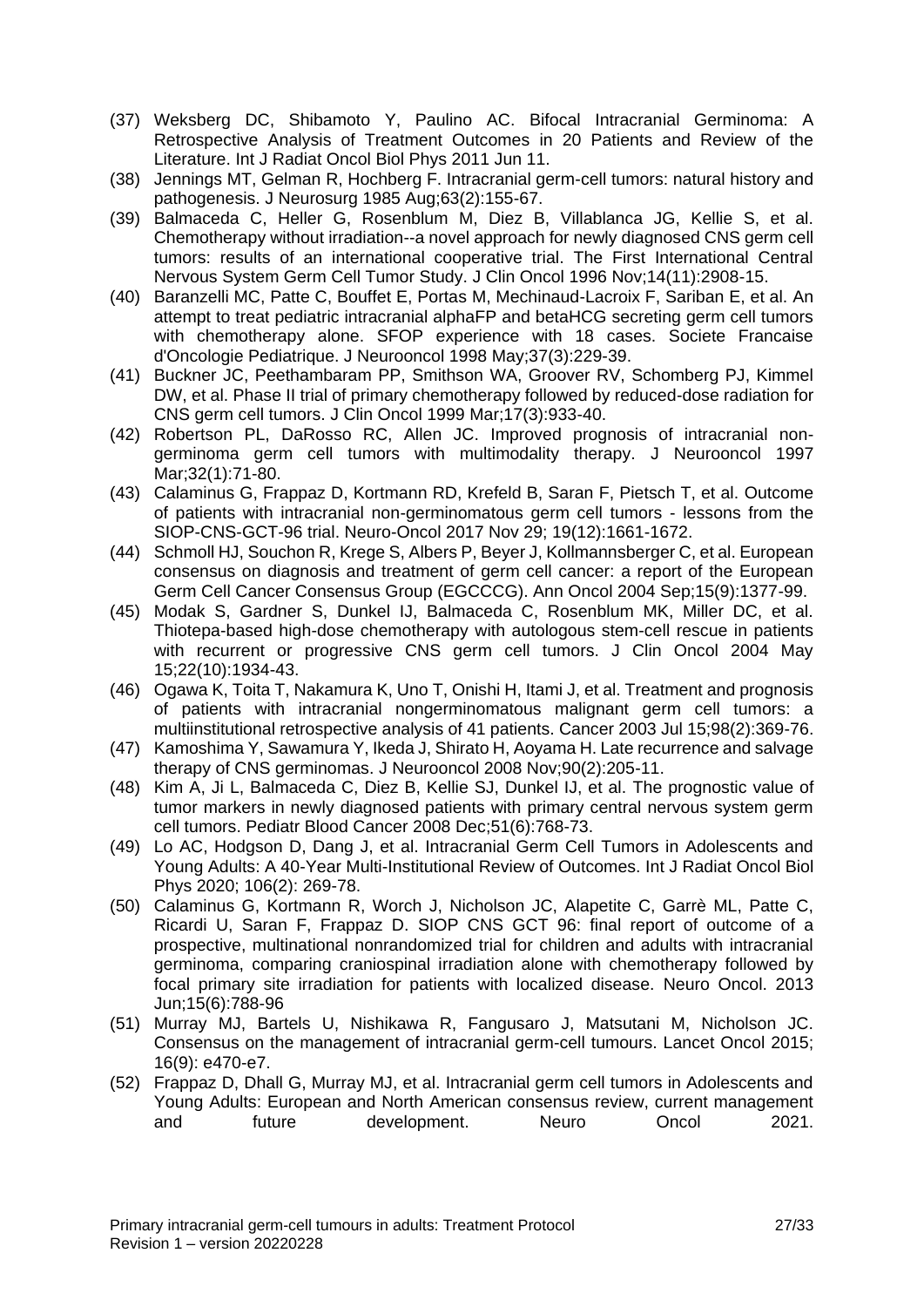- (53) Lambrecht M, Eekers DBP, Alapetite C, Burnet NG, Calugaru V, Coremans IEM, Fossati P, Høyer M, Langendijk JA, Méndez Romero A, Paulsen F, Perpar A, Renard L, de Ruysscher D, Timmermann B, Vitek P, Weber DC, van der Weide HL, Whitfield GA, Wiggenraad R, Roelofs E, Nyström PW, Troost EGC; Radiation dose constraints for organs at risk in neuro-oncology; the European Particle Therapy Network consensus; work package 1 of the taskforce "European Particle Therapy Network" of ESTRO.Radiother Oncol. 2018 Jul;128(1):26-36. doi: 10.1016/j.radonc.2018.05.001. Epub 2018 May 17.PMID: 29779919
- (54) Rubin P. Law and order of Radiation sensitivity: absolute versus relative. In: Vaeth JM Meyer JL eds. Frontiers of radiation therapy and oncology. Basel: Karger; 1989:7-40
- (55) Quantec Dawson LA, Kavanagh BD, Paulino AC, Das SK, Miften M, Li XA, Pan C, Ten Haken RK, Schultheiss TE. Radiation-associated kidney injury. Int J Radiat Oncol Biol Phys. 2010 Mar 1;76(3 Suppl):S108-15. doi: 10.1016/j.ijrobp.2009.02.089.PMID: 20171504 Review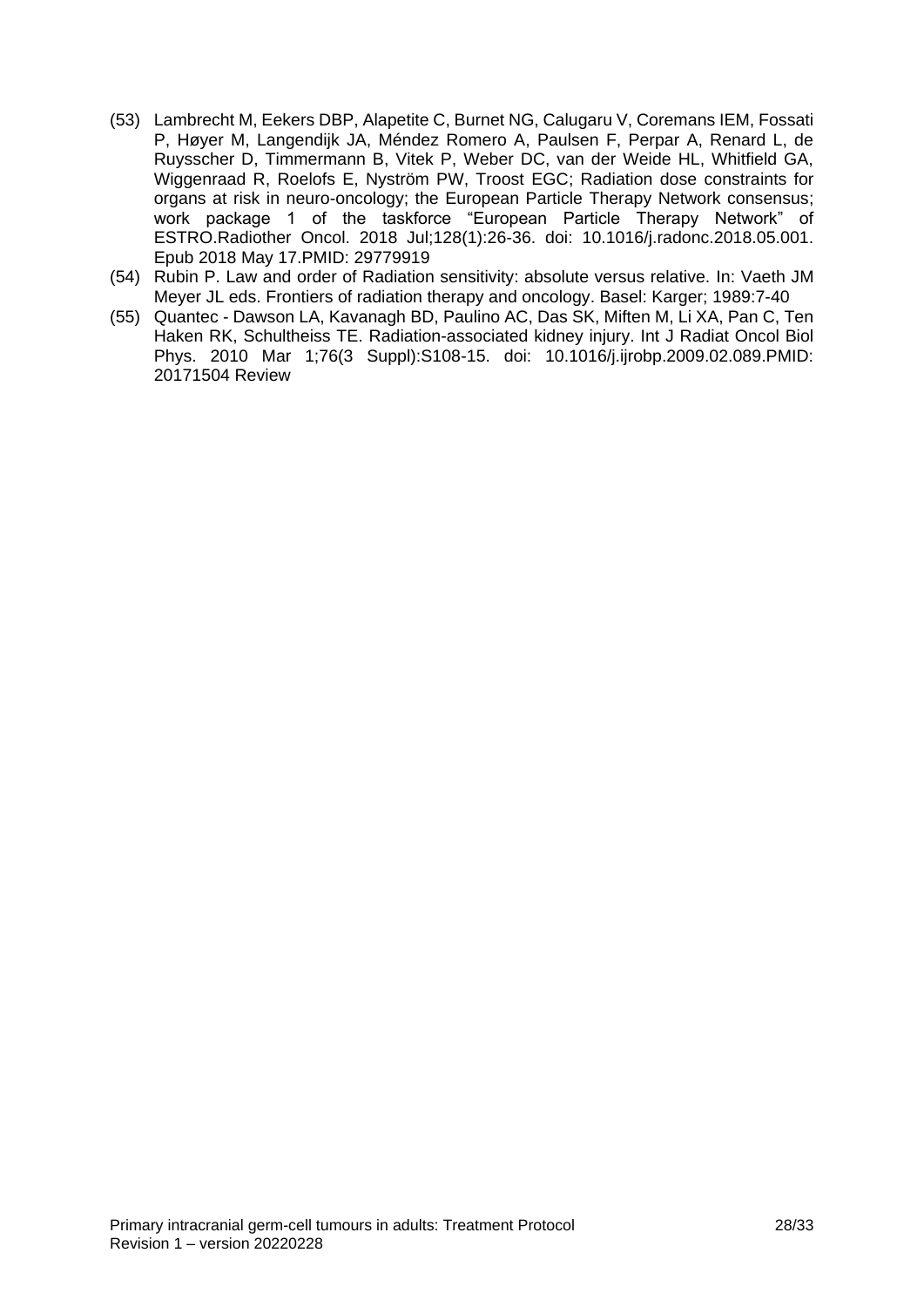## <span id="page-28-0"></span>**Appendix A: Checklist protocollaire behandeling met PEI bij intracerebrale non-germinomen**

## **I Behandelschema**

| Etoposide (E)                                                                     | $75 \text{ mg/m}^2$                                     | dag $1-5$ | ۱.V. |
|-----------------------------------------------------------------------------------|---------------------------------------------------------|-----------|------|
| Ifosfamide (I)                                                                    | 1200 mg/m <sup>2</sup>                                  | dag $1-5$ | İ.V. |
| Cisplatine (P)                                                                    | $20 \text{ mg/m}^2$                                     | dag $1-5$ | I.V. |
| Mesna                                                                             | volgens lokaal protocol, 1200-1500<br>mg/m <sup>2</sup> | dag $1-5$ | i.v  |
| In totaal 4 kuren à 3 weken, klinisch, 5 dagen kuur, 6 <sup>e</sup> dag naar huis |                                                         |           |      |

## **II Voorbereiding en toediening**

Bij aanvang van de kuur mag er geen sprake zijn van dehydratie: indien hierop vermoeden bestaat patiënt eerst rehydreren.

| Etoposide (E)  | $75 \text{ mg/m}^2$    | in 1000 ml NaCl 0,9%  | in $1-4$ uur |
|----------------|------------------------|-----------------------|--------------|
| Cisplatine (P) | $20 \text{ mg/m}^2$    | in 1000 ml NaCl 0,9%  | in $1-3$ uur |
| Ifosfamide (I) | 1200 mg/m <sup>2</sup> | in 1000 ml NaCl 0,9 % | in 1 uur     |

## **III Supportive care**

Voorafgaand aan aanvang therapie *sperma en eicellen preservatiemethoden* overwegen. Afspraken maken rondom contraceptie.

## **Ondersteunend ter voorkoming hypokaliëmie en hypomagnesiëmie bij hyperhydratie**

Na cisplatin infuus gedurende volgende 16 uur elke 8 uur 20 mmol KCl, 10 mmol MgSO<sub>4</sub> en 0.6 mmol Cagluconaat in 1000 NaCl 0,9%.

## **Weegprotocol**

Ter voorkoming van nefrotoxiciteit bij de cisplatinum wordt hyperhydratie toegepast. Om te voorkomen dat patiënten onder of overvuld raken wordt het weegprotocol gehanteerd. Voor start van de hyperhydratie wordt de patiënt gewogen - dit is het uitgangsgewicht, tijdens de kuur wordt 2xdaags de patiënt gewogen. Indien het gewicht 2 kg boven het uitgangsgewicht is, wordt *20 mg furosemide* i.v. gegeven. Bij patiënten met hart- of nieraandoeningen, lymfoedeem of ascites gelden strengere regels.

## **Anti-emetica suggestie**

Dag 1: aprepitant 120 mg 1xdaags p.o. Dag 2-3: aprepitant 80 mg 1xdaags p.o. Dag 1-5: ondansetron 8 mg 1xdaags i.v. en zo nodig 1xdaags i.v. extra.

## **Thuismedicatie: mee geven**

Metoclopramide 10-20 mg 3–4xdaags zo nodig (max 60 mg dd) en ondansetron 8 mg 2xdaags zo nodig.

Bij falen bovenstaande anti-emetica schema:

| Dexamethason dag 1 |            | dag $2-3$   | dag 4–5       | Stop |
|--------------------|------------|-------------|---------------|------|
|                    | 10 mg i.v. | $2$ dd 6 mg | $2$ dd $3$ mg |      |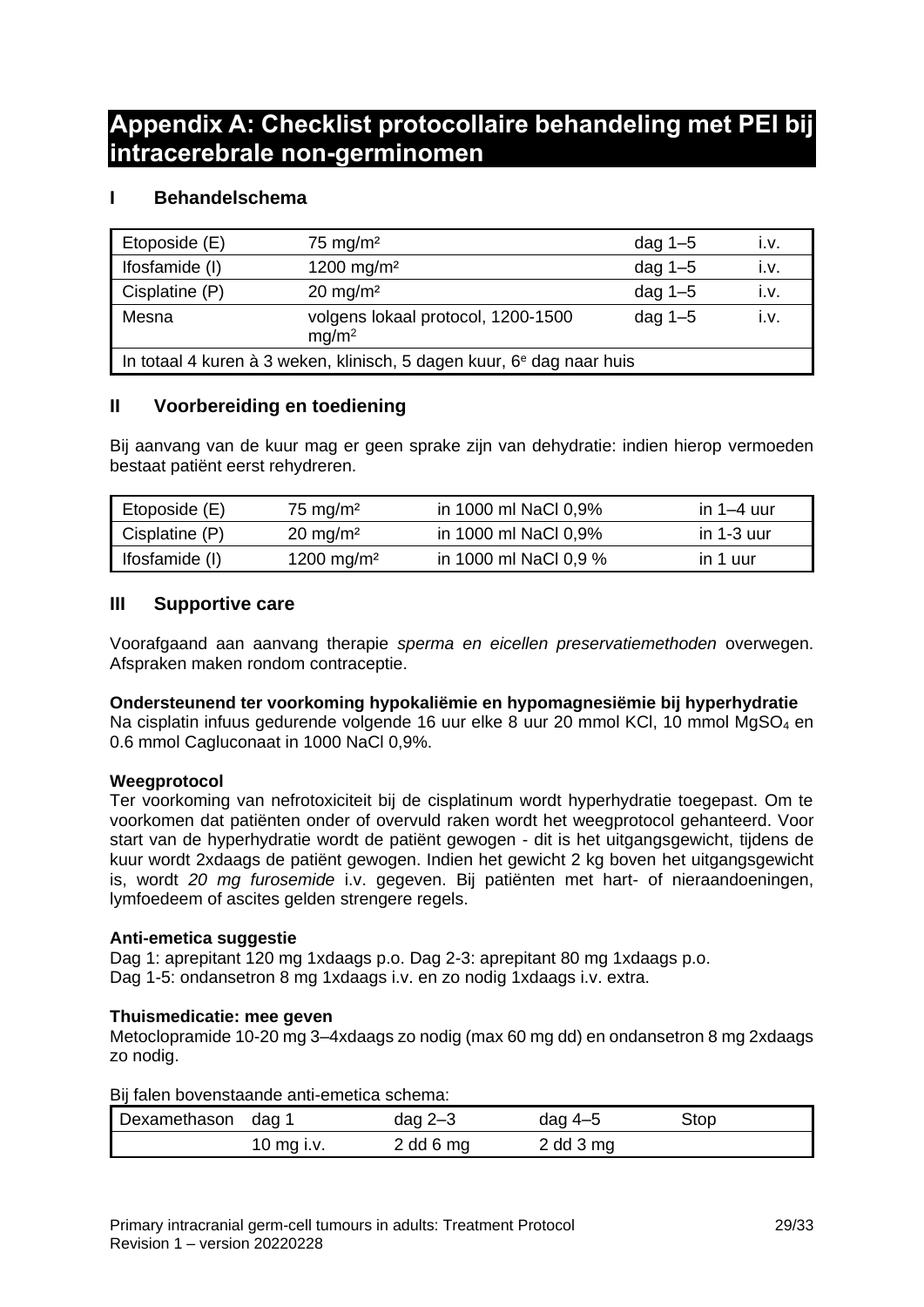## **Nefrotoxische geneesmiddelen**

Zo mogelijk vermijden: diuretica, NSAIDs, calcineurineremmers (tacrolimus, ciclosporine), aminoglycosiden (bijv. gentamycine, tobramycine), amfotericine.

## **Profylactische antibiotica**

Overwegen: co-trimoxazole 480 mg 1xdaags (PJP profylaxe), ciproxine 500 mg 1xdaags dag 5–15 (atypische verwekkers profylaxe)

## **IV Dosisaanpassingen en uitstel behandeling**

## **Hematologische toxiciteit**

- Bij neutropene koorts: neulasta starten na volgende kuur:
- Bij hematurie (>10 RBC/HPF): ophogen mesna dosis tot 2400 mg/m<sup>2</sup>/dag en controleren of er een adequate hyperhydratie is gegeven met afdoende urineproductie; blaasspoelingen kunnen worden overwogen. Bij acute ernstige blaasbloedingen onmiddellijk uroloog in consult vragen ter beoordeling van blaasinstillaties aangezien deze bloedingen levensgevaarlijk kunnen worden.

Bij aanvang kuur:

- neutrofiele granulocyten ≥0.5 x 10<sup>9</sup>/l en
- trombocyten ≥100 x 10<sup>9</sup>/l

anders uitstel kuur met 1 week. Als na 1 week het beenmerg hersteld is, wordt de volgende kuur 100% gedoseerd in geval van neutropenie zonder thrombopenie, en wordt granulocyt-Kolonie stimulerende factor (G-CSF, i.e. Neulasta® 6 mg d. 6 SC) toegediend. Als de kuur werd uitgesteld vanwege thrombopenie, of als G-CSF al toegediend was bij de vorige kuur, wordt 25% dosisreductie van etoposide toegepast. Bij >2 weken uitstel ondanks eerder ingestelde dosisreductie etoposide, overleg met medisch oncologen uit team LWNO.

| Graad         | <b>Subjectief</b><br>gehoorverlies                | <b>Audiometrie</b>              | Dosisaanpassing                       |
|---------------|---------------------------------------------------|---------------------------------|---------------------------------------|
| 0             | geen verschil                                     | verlies $<$ 40 db               | Geen                                  |
|               | geen verschil                                     | verlies $\geq$ 40 db op 8000 Hz | Geen                                  |
| $\mathcal{P}$ | tinnitus                                          | verlies >40 db op 4000 Hz       | i.p.v.cisplatine<br>carboplatin AUC 4 |
| 3             | functie interfererend;<br>nood aan gehoorstoestel | verlies $\geq$ 40 db op 2000 Hz | geen platinum                         |
| 4             | doofheid niet te corrigeren                       | verlies $\geq 40$ db op 1000 Hz | geen platinum                         |

## **Ototoxiciteit (laagste graad van beste oor)**

 $AUC = area$  under the curve

## **Nierfunctiestoornissen**

- Berekend GFR <60 ml /min/1.73 m<sup>2</sup>
- Serum creat >1.5 x ULN

Uitstel kuur met 1 week. Vervolgens meten GFR door 24 uurs urine-bepaling. Indien GFR <60 ml /min/1.73 m<sup>2</sup>, vervang cisplatine in carboplatine AUC 6.

## **Ifosfamide geïnduceerde neurotoxiciteit**

Cerebrale bijwerkingen kunnen optreden en karakteriseren zich door verminderd bewustzijn, verwardheid, angst en hallucinaties. Herstel kan dagen tot weken duren. Gunstige effecten zijn waargenomen bij toediening van methyleenblauw 6x50 mg/dag i.v. en van thiamine 6x100 mg in 100 cc NaCl 0.9% in 10 minuten i.v. Na eenmaal opgetreden neurotoxiciteit dient bij vervolgkuren proflyactisch methyleenblauw 6 dd 50 mg IV te worden toegediend.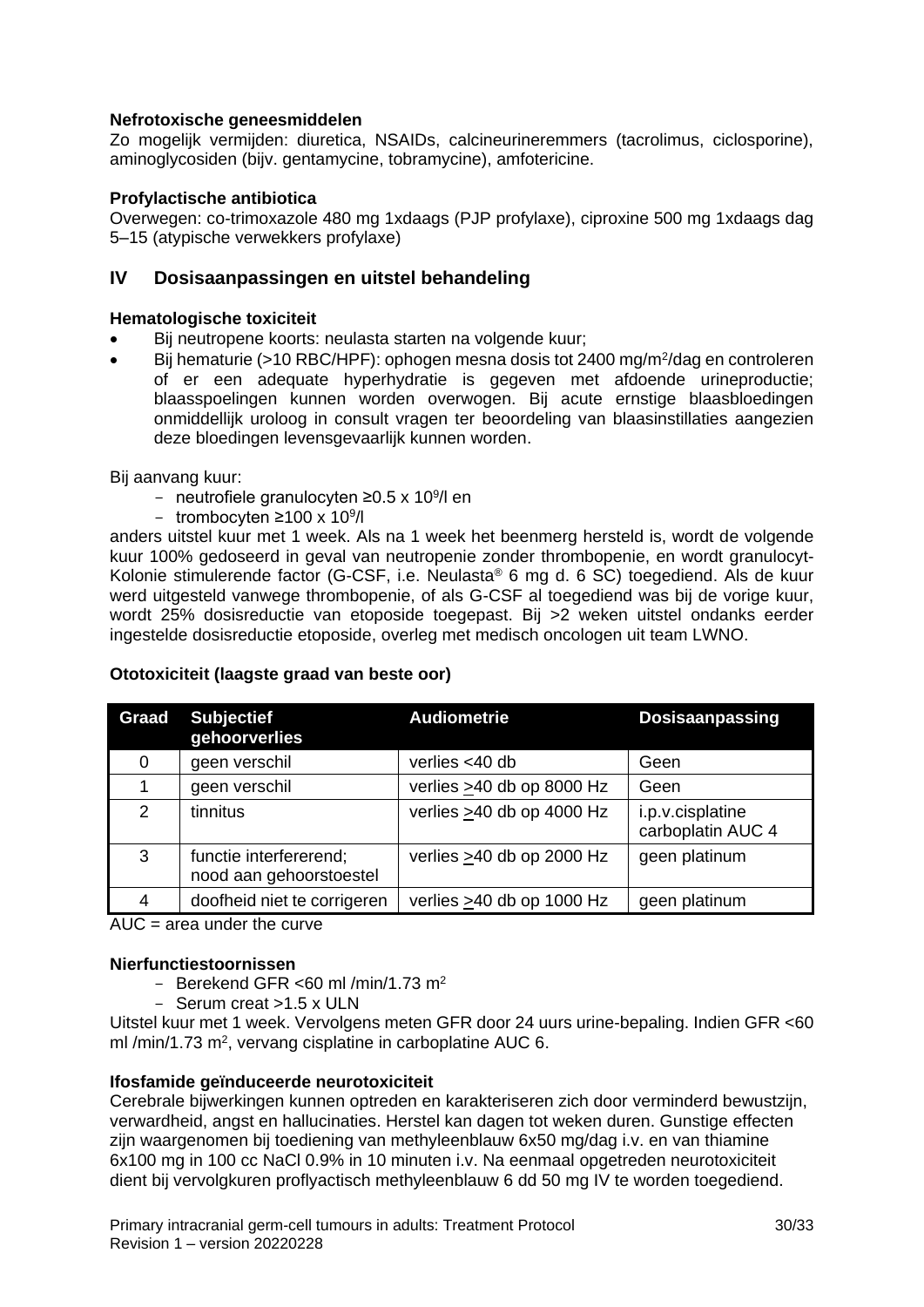## **Endocrinopathie**

In geval van diabetes insipidus wordt een consult bij een endocrinoloog aanbevolen om ernstige electrolytstoornissen te voorkomen. Bijzondere aandacht is vereist voor vochtbalans en plasma electrolyten in deze patiënten, met name bij patiënten zonder dorstgevoel.

## **V Routine bepalingen tijdens behandeling**

- 1) Voor aanvang behandeling (op indicatie): audiometrie, ECG, gemeten GFR (24-uurs urine).
- 2) Voor iedere kuur: gewicht, tensie, pols, L.O. met neurologische evaluatie, Hb, leuco+diff, thrombo, Na, K, Mg, calcium, fosfaat, albumine, ureum, creatinine, berekende GFR bepaling, bilirubine, ASAT, ALAT, AF, γGT, LDH, AFP, βHCG.
- 3) Tijdens chemotherapie dagelijks urinesediment ter bepaling van microscopische hematurie en kreatinine in bloed bepalen.
- 4) Einde behandeling: Hb, leuco+diff, thrombo, Na, K, Mg, calcium, fosfaat, albumine, ureum, creatinine, bilirubine, ASAT, ALAT, AF, γGT, LDH, AFP, βHCG, audiometrie, gemeten GFR bepaling (24-uurs urine).

## **VI Mogelijke bijwerkingen**

Misselijkheid, braken, moeheid, stomatitis, alopecia, hemorragische cystitis, leverfunctiestoornissen, beenmergtoxiciteit, infertiliteit, nefrotoxiciteit, neurotoxiciteit, cardiotoxiciteit, ototoxiciteit, allergische reacties, encephalopathie, secundaire tumoren.

## **VII Evaluatie tijdens behandeling**

- 1) MRI cerebrum +/- contrast na 4 kuren. Overweeg MRI CWK-LWK.
- 2) AFP, βHCG en cytologie in CSF (bij afwijkingen voor aanvang therapie) na 4 kuren.
- 3) Overweeg chirurgie bij resectabel restletsel na 4 kuren.
- 4) Radiotherapie, *eventueel gevolgd door re-operatie.*

## **Literatuur**

- Pelgrims J, De Vos F, Van den Brande J, Schrijvers D, Prové A, Vermorken JB. Methylene blue in the treatment and prevention of ifosfamide-induced encephalopathy: report of 12 cases and a review of the literature. Br J Cancer. 2000 Jan;82(2):291-4.
- Behandelschema gebaseerd op SIOP CNS GCT II protocol.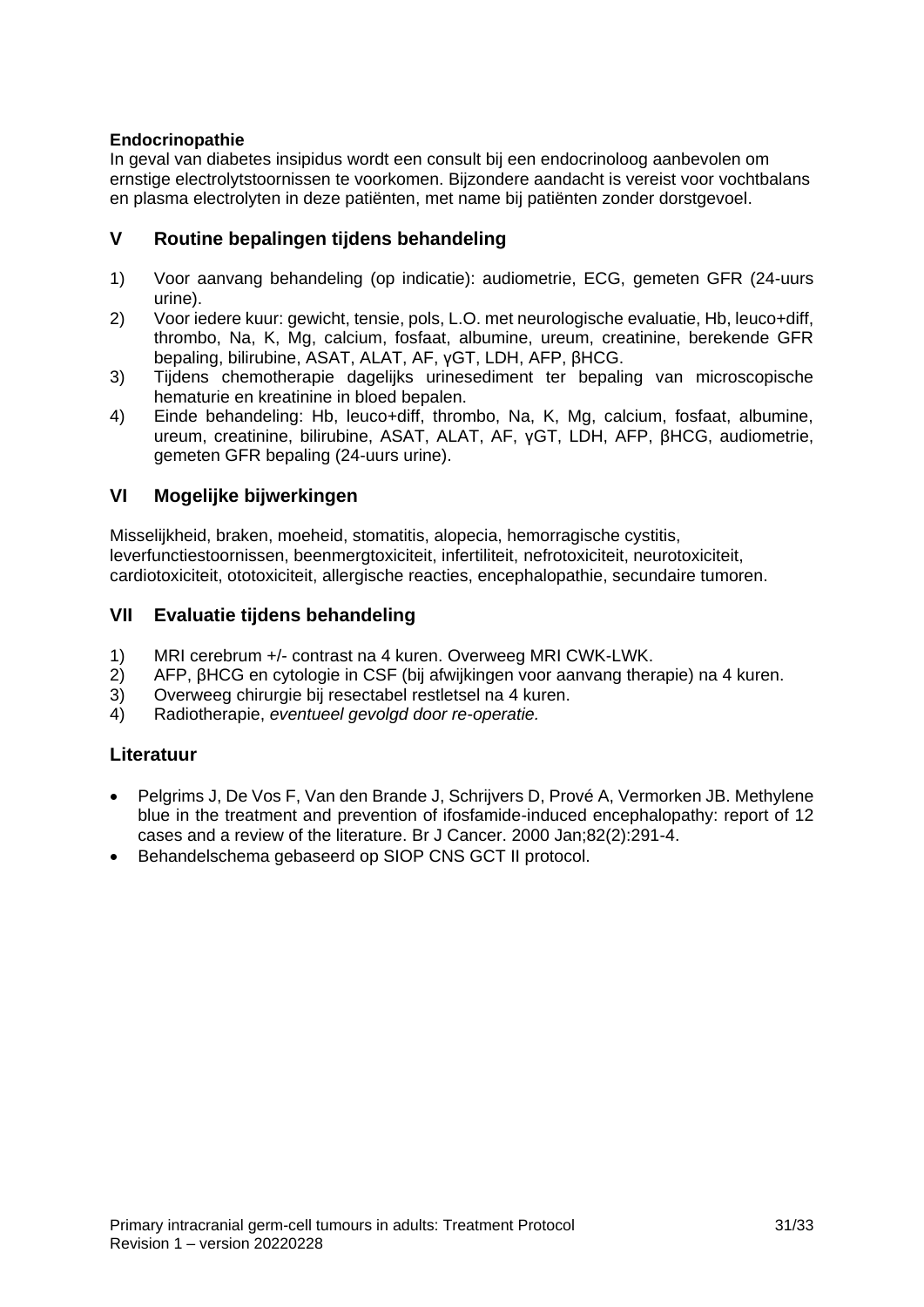# <span id="page-31-0"></span>**Appendix B: ZUBROD-ECOG-WHO Performance Status**

| Grade |                                                                 |
|-------|-----------------------------------------------------------------|
| 0     | Normal activity                                                 |
|       | Symptoms, but nearly ambulatory                                 |
| 2     | Some bed time, but to be in bed less than 50% of normal daytime |
| 3     | Needs to be in bed more than 50% of normal daytime              |
|       | Unable to get out of bed                                        |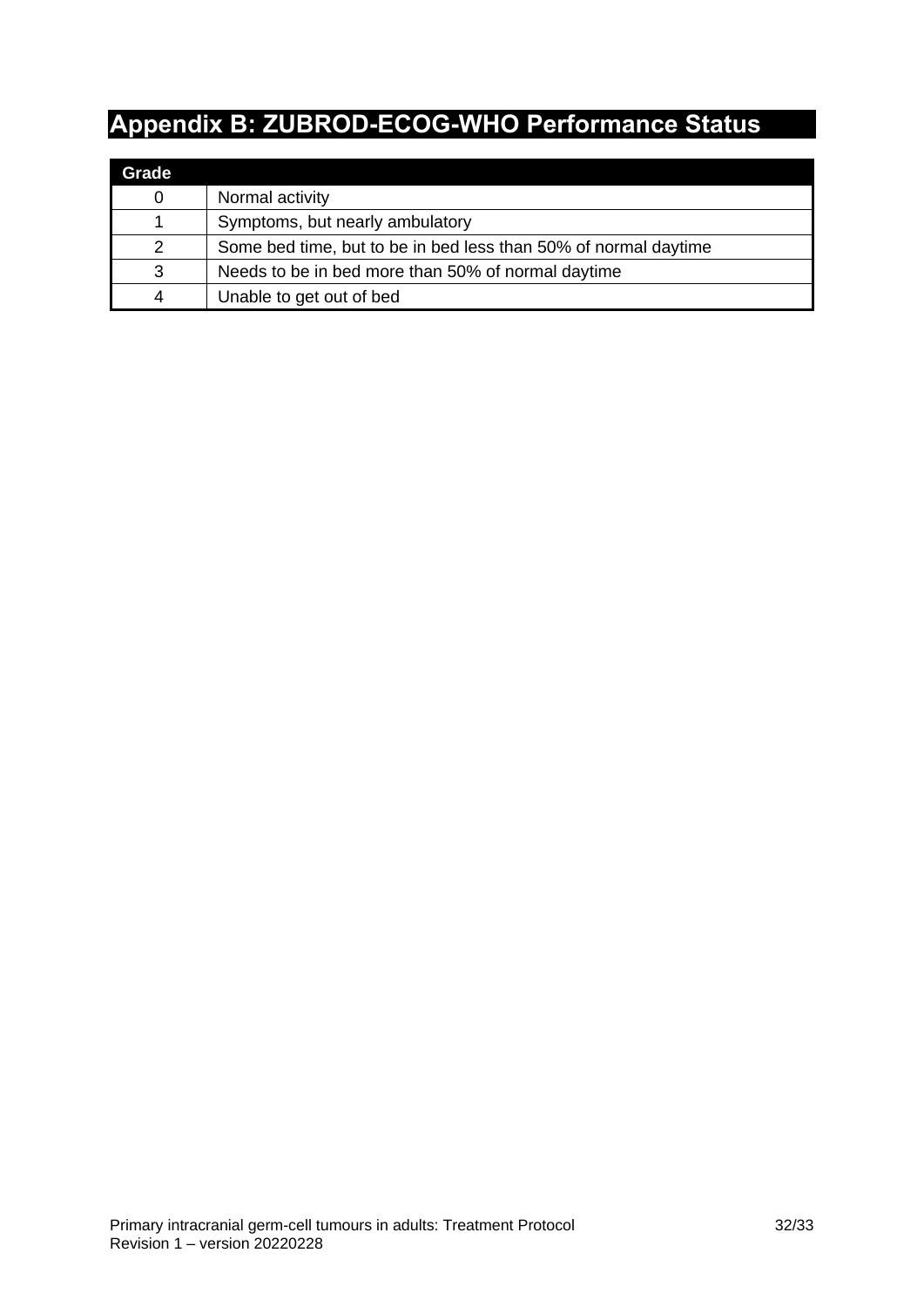# <span id="page-32-0"></span>**Appendix C: RTOG neurologic function status**

| Grade       |                                                                                                                       |
|-------------|-----------------------------------------------------------------------------------------------------------------------|
| $\mathbf 0$ | No neurologic symptoms; fully active at home/work without assistance                                                  |
|             | Minor neurologic symptoms; fully active at home/work without assistance                                               |
| 2           | Moderate neurologic symptoms; fully active at home/work but requires<br>assistance                                    |
| 3           | Moderate neurologic symptoms; less than fully active at home/work and<br>requires assistance                          |
| 4           | Severe neurologic symptoms; totally inactive requiring complete assistance at<br>home or institution - unable to work |